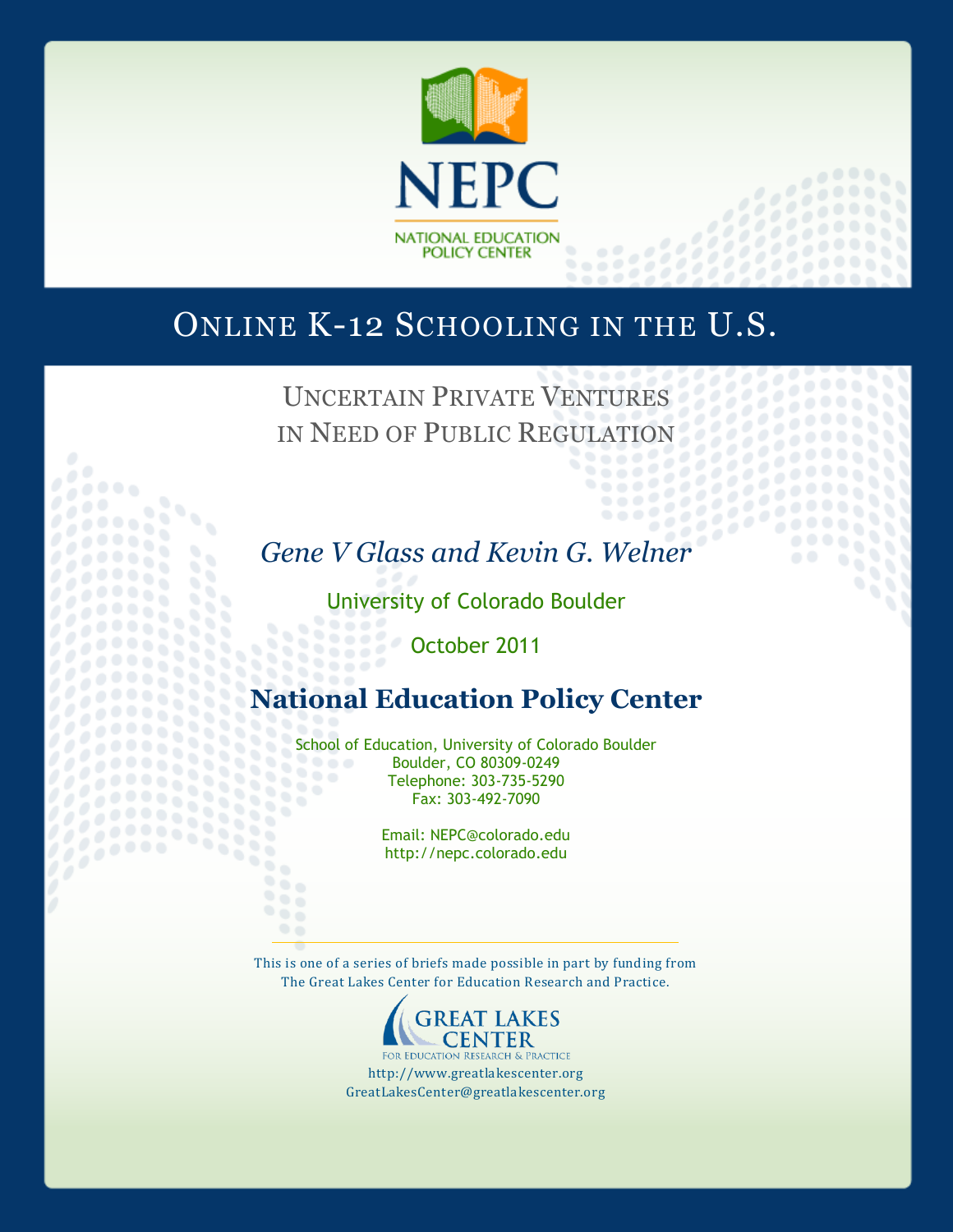**Kevin Welner** *Editor*

**Patricia H. Hinchey** *Academic Editor*

**William Mathis** *Managing Director*

# **Erik Gunn**

*Managing Editor*

Briefs published by the National Education Policy Center (NEPC) are blind peer-reviewed by members of the Editorial Review Board. Visit http://nepc.colorado.edu to find all of these briefs. For information on the editorial board and its members, visit: http://nepc.colorado.edu/editorial-board.

Publishing Director: **Alex Molnar**

#### **Suggested Citation:**

Glass, G. V & Welner, K.G. (2011). *Online K-12 Schooling in the U.S.: Uncertain Private Ventures in Need of Public Regulation*. Boulder, CO: National Education Policy Center. Retrieved [date] from http://nepc.colorado.edu/publication/online-k-12-schooling.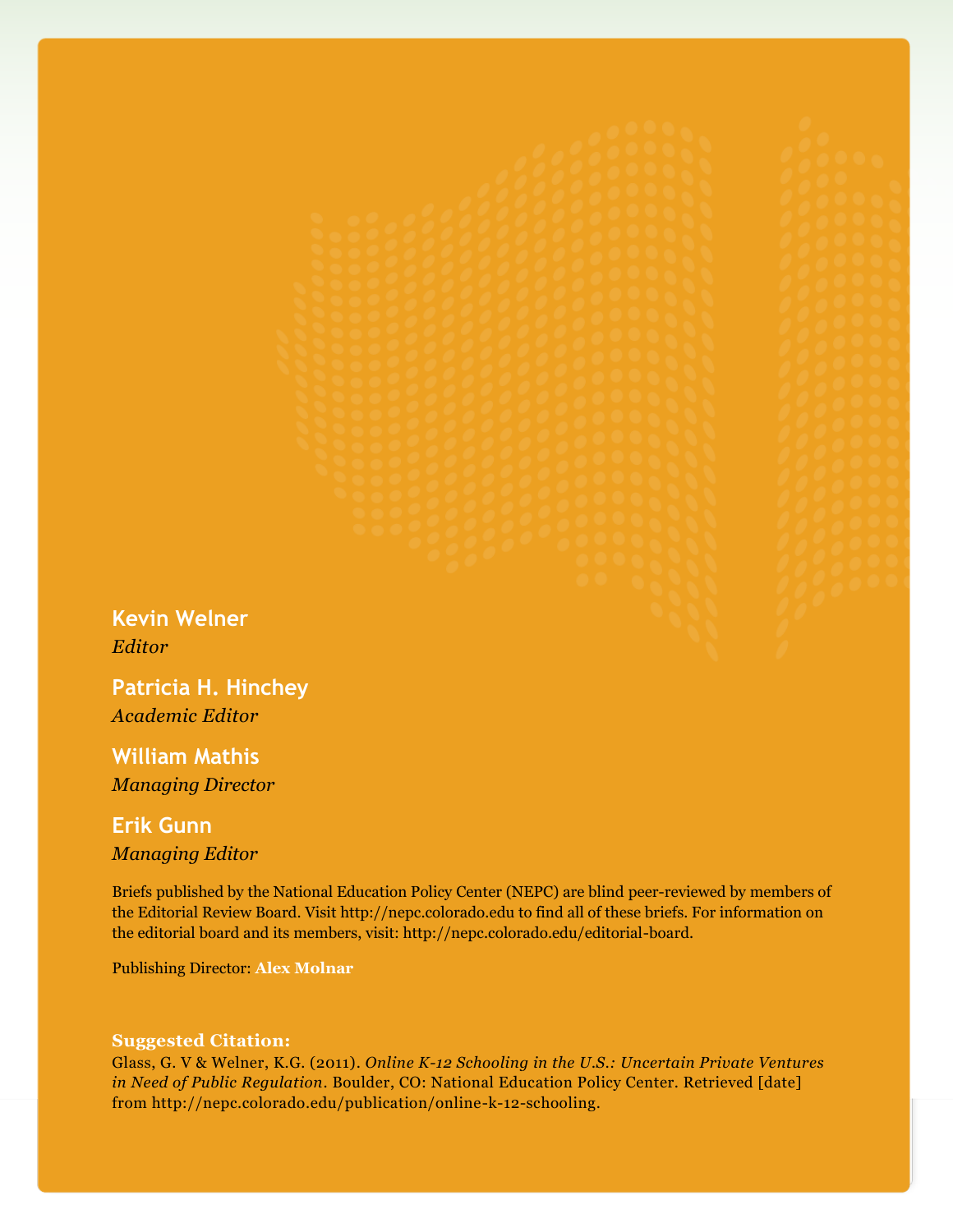## ONLINE K-12 SCHOOLING IN THE U.S.: UNCERTAIN PRIVATE VENTURES IN NEED OF PUBLIC REGULATION

*Gene V Glass and Kevin G. Welner, University of Colorado Boulder*

#### **Executive Summary**

Over just the past decade, online learning at the K-12 level has grown from a novelty to a movement. Often using the authority and mechanism of state charters, and in league with home schoolers and other allies, private companies and some state entities are now providing full-time online schooling to a rapidly increasing number of students in the U.S.

Little or no research is yet available on the outcomes of such full-time virtual schooling. Partial or "blended" approaches to virtual education, however, have existed for some time and have been studied fairly extensively. These approaches provide virtual courses in certain areas (math, English, and social studies, for example), and research has shown the virtual courses to produce test scores comparable to those from conventional, face-to-face courses.

While such research is useful, it tells us little about scaling up from isolated courses to fulltime virtual schooling. Some areas of the curriculum (the arts, for example) are likely beyond the successful reach of these new arrangements. And research thus far has offered little information about outcomes beyond scores on written tests. Moreover, the rapid growth of virtual schooling raises several immediate, critical questions for legislators regarding matters such as cost, funding, and quality.

Virtual education presents policy challenges to governments at all levels, from local school boards to the federal government. However, the challenges are particularly acute for states, because states bear responsibility for sanctioning and chartering online providers. Therefore, this policy brief is accompanied by model statutory code language to addresses the issues raised by research and discussed in the main body of this brief.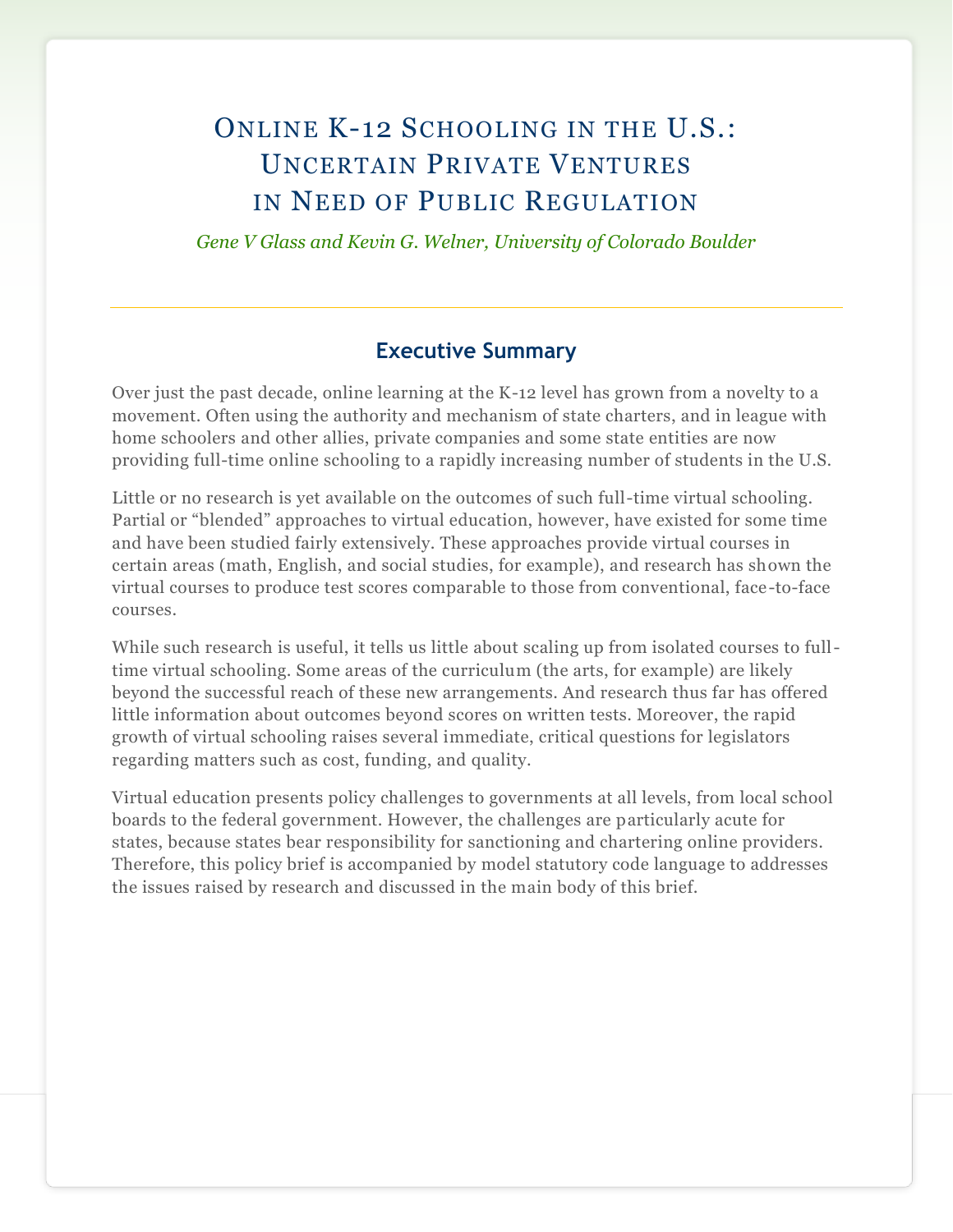## ONLINE K-12 SCHOOLING IN THE U.S.: UNCERTAIN PRIVATE VENTURES IN NEED OF PUBLIC REGULATION

#### **Introduction**

This policy brief has four goals: (1) to describe the current status of "online" (computer mediated) schooling in America; (2) to synthesize major research findings on the effectiveness of online instruction; (3) to analyze and discuss the political and economic forces shaping the movement toward increased use of online education at the K-12 level; and (4) to offer recommendations based on the findings. In part, this brief updates and supplements Gene Glass's April 2009 report, *The Realities of K-12 Virtual Education*. 1

Virtual or "online" schooling is a growing phenomenon, extolled by some and found troubling by others. In its contemporary form, virtual education provides asynchronous, computer-mediated interaction between a teacher and students over the Internet. In just a decade, such virtual education has grown from a novelty to a movement that is now driven by a handful of large companies. Although exact counts are elusive, online instruction provided all or part of the formal schooling for nearly one in every 50 students in the U.S. in 2007, and the sector has increased rapidly since then.

Virtual schooling can be classified either as supplemental (including credit recovery) or as full-time cyber schools, with the former currently accounting for about twice the number of students as the latter.<sup>2</sup> Students who schedule an online course to make up a failed course are engaging in credit recovery. Often, such online work allows a student to graduate on time. Supplemental courses might also include advanced courses not available at the student's usual school. Because most of these students' coursework is completed in a traditional school, they are usually well known by their teachers.

The situation with full-time virtual schooling is somewhat different, however. Students as well as their teachers may be widely separated, with little or no interaction beyond a particular course. These cyber schools exist in at least 27 states today<sup>3</sup> and are substantially different from established public schools administering online supplemental programs. Frequently taking the form of online charter schools, they represent a convergence of home schooling, charter schools, and online content providers. These virtual schools have intrigued politicians, particularly those seeking to lower expenditures for K-12 education.<sup>4</sup> As a few large, private companies lobby legislatures across the nation,<sup>5</sup> full-time cyberschools have spread widely. However, virtual schools—often chartered by a state agency and supported wholly or in large part by state funds—have not been completely embraced by education professionals. Experienced educators have worried that something important may be lost when live teachers and classroom communities are replaced by laptops. 6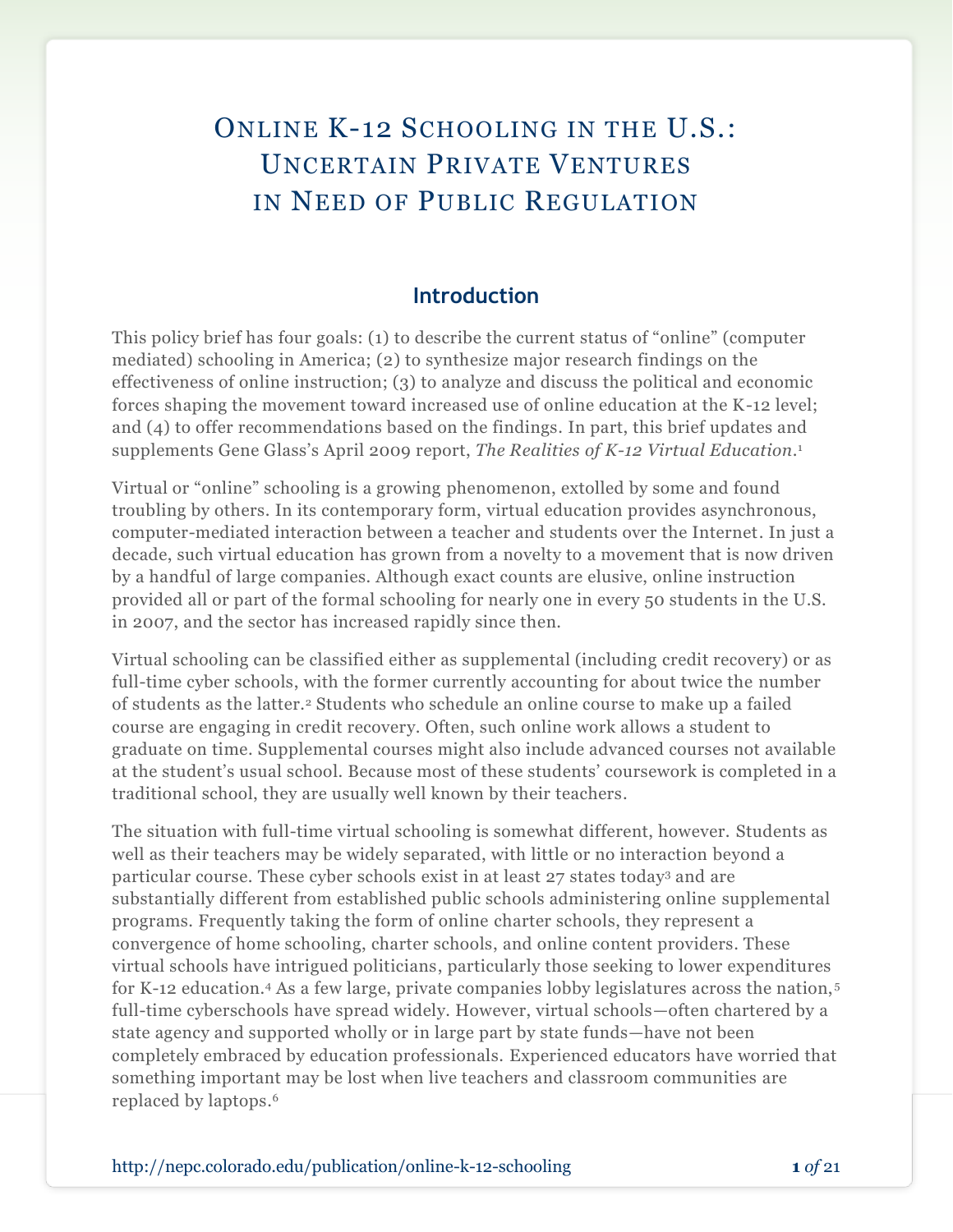Assuming virtual schooling continues to advance, as is likely, legislatures will be increasingly called on to address the important policy issues that arise in this radical transformation of K-12 public education. We offer this brief as a resource for legislators in their efforts to protect the public interest in their school systems.

### **Review of Research**

Research on virtual K-12 schooling speaks to four issues: 1) the incidence and rate of growth of the virtual school population; 2) the effectiveness of virtual K-12 schooling in terms of student academic achievement; 3) the cost of virtual K-12 schooling, particularly in relation to the cost of conventional "brick-and-mortar" education; and  $\phi$ ) the quality of virtual K-12 schooling as it might be viewed by traditional accrediting agencies and the public. Each of these issues is discussed below.

#### **The Incidence and Growth of Virtual Education**

This brief focuses on privately owned and operated virtual schools, most often taking the form of charter schools. That is, the focus is on publicly funded private ventures, and this combination of public and private interests raises significant and timely questions about the need for regulatory guidance.

Our rationale for concentrating this brief on these private enterprises is simply one of numbers. While state-run virtual schools now exist in at least 39 states, only a small percentage of their enrollment is full-time.<sup>7</sup>

Nationally representative surveys have yet to be conducted (though they are likely at the federal level soon), but a detailed listing of online schooling programs at state and local levels is available in the annual *Keeping Pace* reports produced by Evergreen Consulting Associates.<sup>8</sup> The latest *Keeping Pace* report sets forth specifics concerning the Education Management Organizations (EMOs) that tend to operate these schools:<sup>9</sup>

National [EMOs] are a key part of the full-time online school landscape, because they operate the schools that collectively make up more than perhaps 75% of the total enrollment in all full-time online schools. The EMOs are a mix of companies that started as online school providers (e.g., K12 Inc., Connections Academy, Insight Schools) and companies that were involved in education and have recently begun offering online schools (e.g., Edison, Kaplan).<sup>10</sup>

Looking back over the past decade, one sees only a patchwork of research studies attempting to describe the growth of virtual schools and the role of charter schools. In 2001-2002, a survey conducted by Dick Carpenter identified more than 70 virtual charter schools operating in Arizona, California, Florida, Michigan, or Texas.<sup>11</sup> Setzer and Lewis reported that in the 2002–2003 academic year, some 330,000 students were enrolled in distance education courses, with a presence in one-third of the nation's school districts.12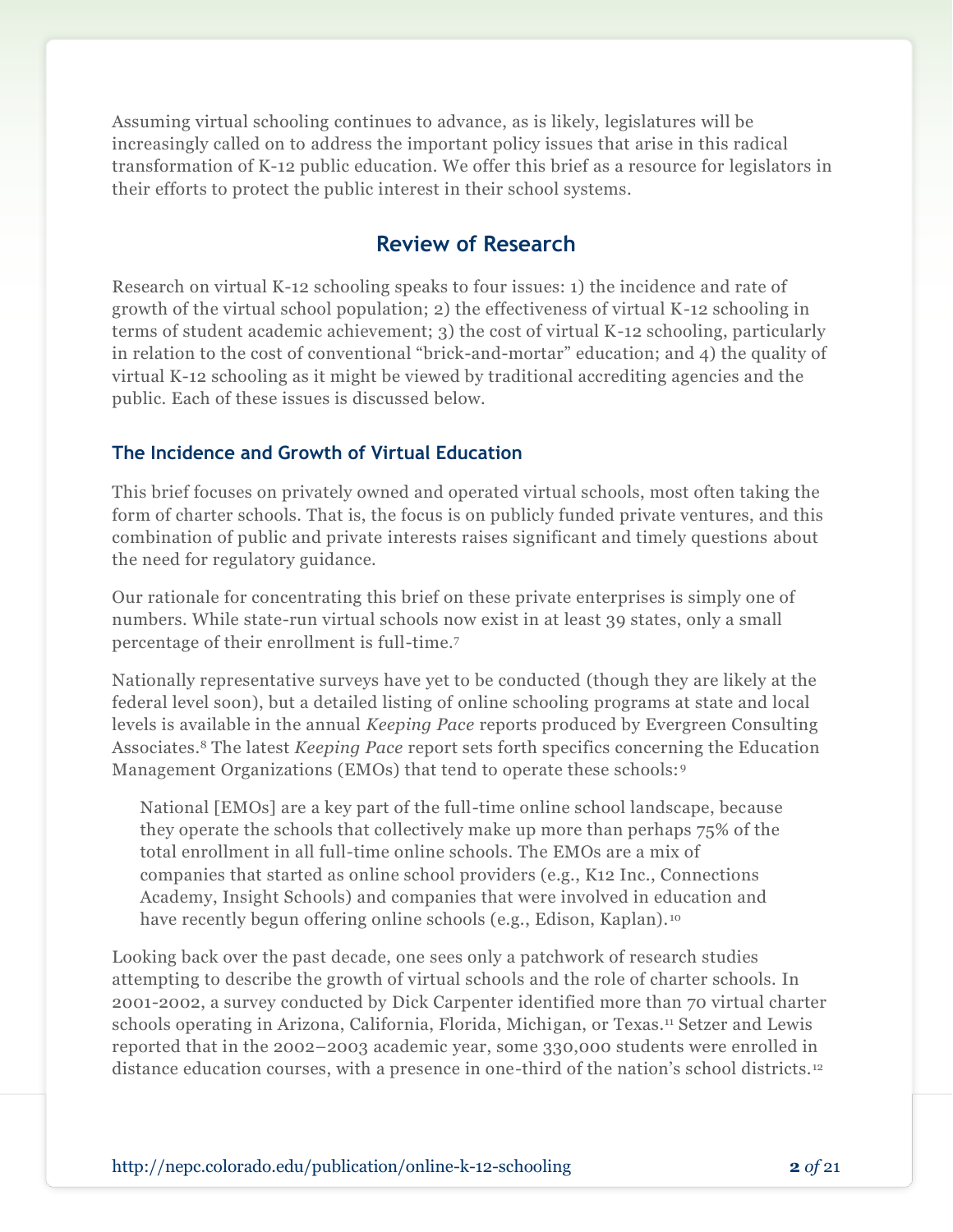Smith, Clark & Blomeyer estimated in 2005 that 1 in 100 U.S. K-12 public school students had taken at least one online course. 13

Also in 2005, a single company (K12 Inc., a private company headquartered in Herndon, Virginia) reported having sold curriculum and distance-learning products to school districts, charter schools, and home schoolers in 13 states serving 50,000 online students, an increase from 12,000 students in 11 states just one year earlier. 14

In 2007, the Sloan Consortium conducted a two-year follow-up survey of school district administrators to gauge the prevalence and rate of growth of K-12 virtual schooling.<sup>15</sup> Consortium researchers estimated that more than a million students in the U.S. were

### *By the year 2011, approximately 40 states operated or authorized online schools that students may attend full or part time*.

engaged in some form of virtual schooling, nearly a 50% increase over 2005-2006. The estimate of one million students represents 2% of all U.S. elementary and secondary students—or double the 2005 estimate of 1%.<sup>16</sup>

By the year 2011, approximately 40 states operated or authorized online schools that students may attend full or part time.<sup>17</sup> About 30% of high school students and 19% of middle school students report having taken at least one course online in either a blended (online and face-to-face) or totally self-directed format.<sup>18</sup> Nearly two dozen states *prohibit* full-time virtual schooling but allow virtual education to supplement traditional schooling for the purpose of credit recovery or access to courses not offered locally, or to serve homebound or rural students.<sup>19</sup> Seventeen states permit virtual schooling both for credit recovery and convenience (in the case of rural or home-schooled students), or through charter schools.

In 2010, as many as 27 states had at least one full-time virtual school,<sup>20</sup> a figure up from about 20 in 2003-2004.<sup>21</sup> For the 2009-2010 school year, more than 150,000 K-12 students were enrolled in full-time online schools.<sup>22</sup> Three states—Arizona, Ohio, and Pennsylvania—were operating multi-district, full-time virtual schools with more than 24,000 students enrolled in each state. These schools are almost all charter schools. Current estimates of the number of full-time virtual school students are difficult to obtain. No single governmental body collects such data, and even state education agencies are often not forthcoming with data on numbers of full-time students in virtual schools. However, the Wikipedia entry for "virtual schools" lists more than 200 full-time virtual K-12 schools.<sup>23</sup> Some of these schools enroll thousands of full-time students. The Florida Virtual School currently enrolls somewhere between 30,000 and 40,000 full-time middle and high school students, most of these being home schooled.<sup>24</sup>

In league with the home schooling and charter school movements, virtual schooling has become the fastest growing alternative to traditional K-12 education in the United States. As discussed below, this growth is due in large part to the entry of for-profit companies into the arena of K-12 public education.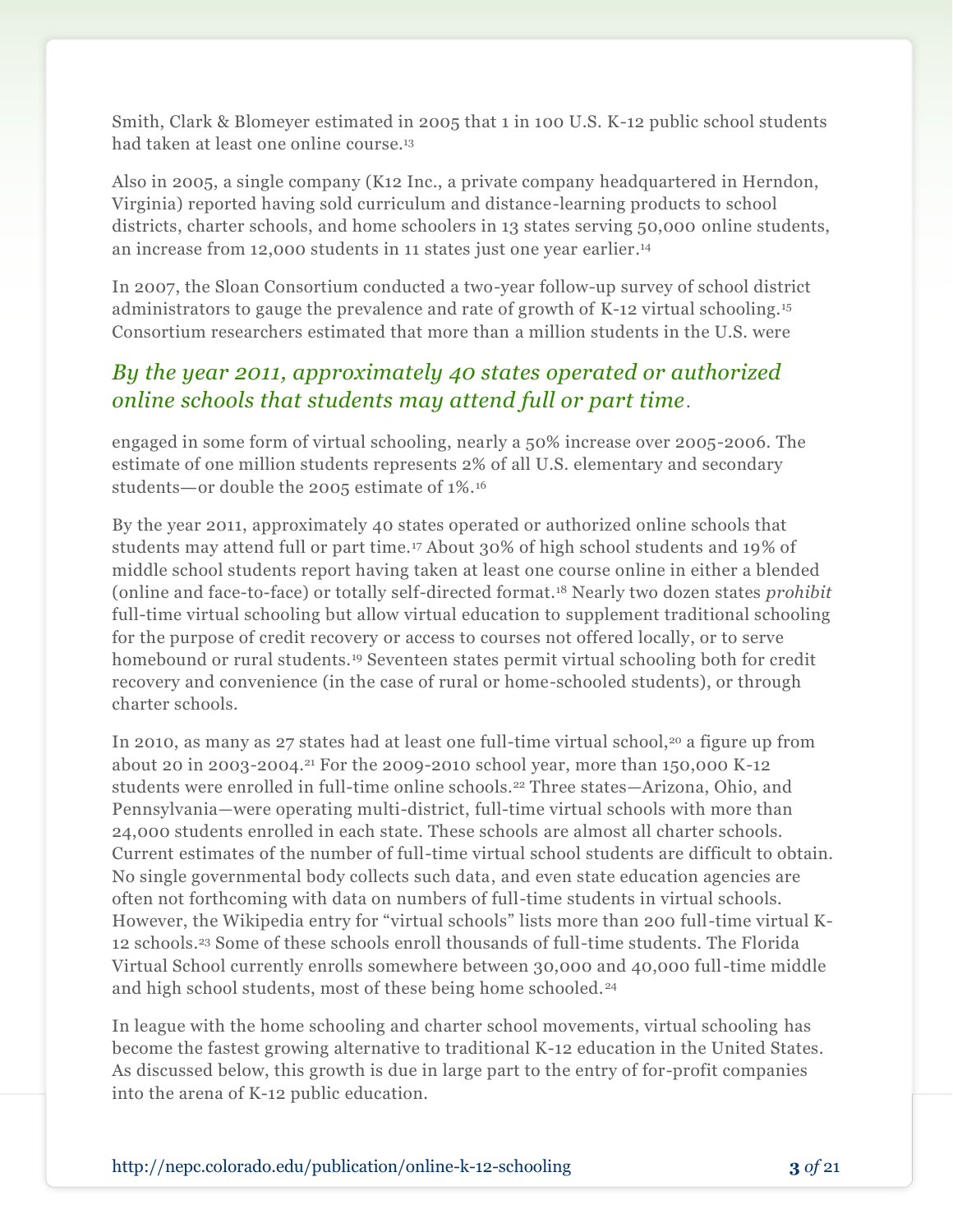#### **Effectiveness of Virtual K-12 Education**

Meta-analyses of studies investigating achievement outcomes of part-time virtual schooling—none looked at full-time virtual schooling—have appeared in four major publications. The studies asked whether computer-mediated, asynchronous teaching and learning via computers produces similar achievement on written tests as the same material taught in a traditional, synchronous, face-to-face setting. None of the studies synthesized in these meta-analyses looked at complete curricula (reading, math, language arts, social studies, and the like); they each looked only at a partial curriculum (e.g., reading, math, or both). Further, none examined test performance over an extended period of time or with adequate follow-ups. And as just noted, none attempted to compare outcomes for virtual and traditional full-time schooling.

In 2004, Cavanaugh, Gillan, Kromrey, Hess, and Blomeyer<sup>25</sup> published the first metaanalysis of online learning outcomes focused entirely on K-12 teaching. The authors synthesized the results of 14 studies published between 1989 and 2004 that compared online courses with face-to-face courses; each met strict inclusion criteria for internal experimental validity. Outcomes were measured by written tests of course objectives. The authors concluded that there were no statistically significant differences in achievement between online and conventional courses.

In 2005, Smith, Clark, and Blomeyer<sup>26</sup> published a meta-analysis to update the work of Cavanaugh and her colleagues; the eight experimental and quasi-experimental studies included all targeted K-12 student achievement and met similarly high standards for experimental validity. Findings supported the conclusions of the earlier meta-analysis. In 2006, Tallent-Runnels and her colleagues reviewed achievement in online courses across a wide span of ages and subjects and similarly concluded that "... learning outcomes appeared to be the same as in traditional courses." <sup>27</sup>

A final meta-analysis was conducted by SRI International and staff at the Center for Technology in Learning, U.S. Department of Education. This is the most recent review. Its approach was comprehensive, including primarily studies of higher education; as noted below, only five studies concerned K-12 education. The meta-analysis examined some 51 independent effect size measures drawn from comparative studies published between 1996 and 2008. The most general conclusion in the abstract and the executive summary of this report reads as follows: "The meta-analysis found that, on average, students in online learning conditions performed better than those receiving face-to-face instruction."<sup>28</sup> One can expect this conclusion to be widely quoted by proponents and vendors of online courses. However, several caveats, some of which appear in the USDOE report itself, will likely be ignored:

Several of the studies integrated in the meta-analysis compared face-to-face instruction with a combination of online and face-to-face instruction (the latter often referred to as "blended" or "hybrid" instruction); hence, these results cannot be extrapolated to situations where 100% online instruction is advocated as a replacement for face-to-face instruction.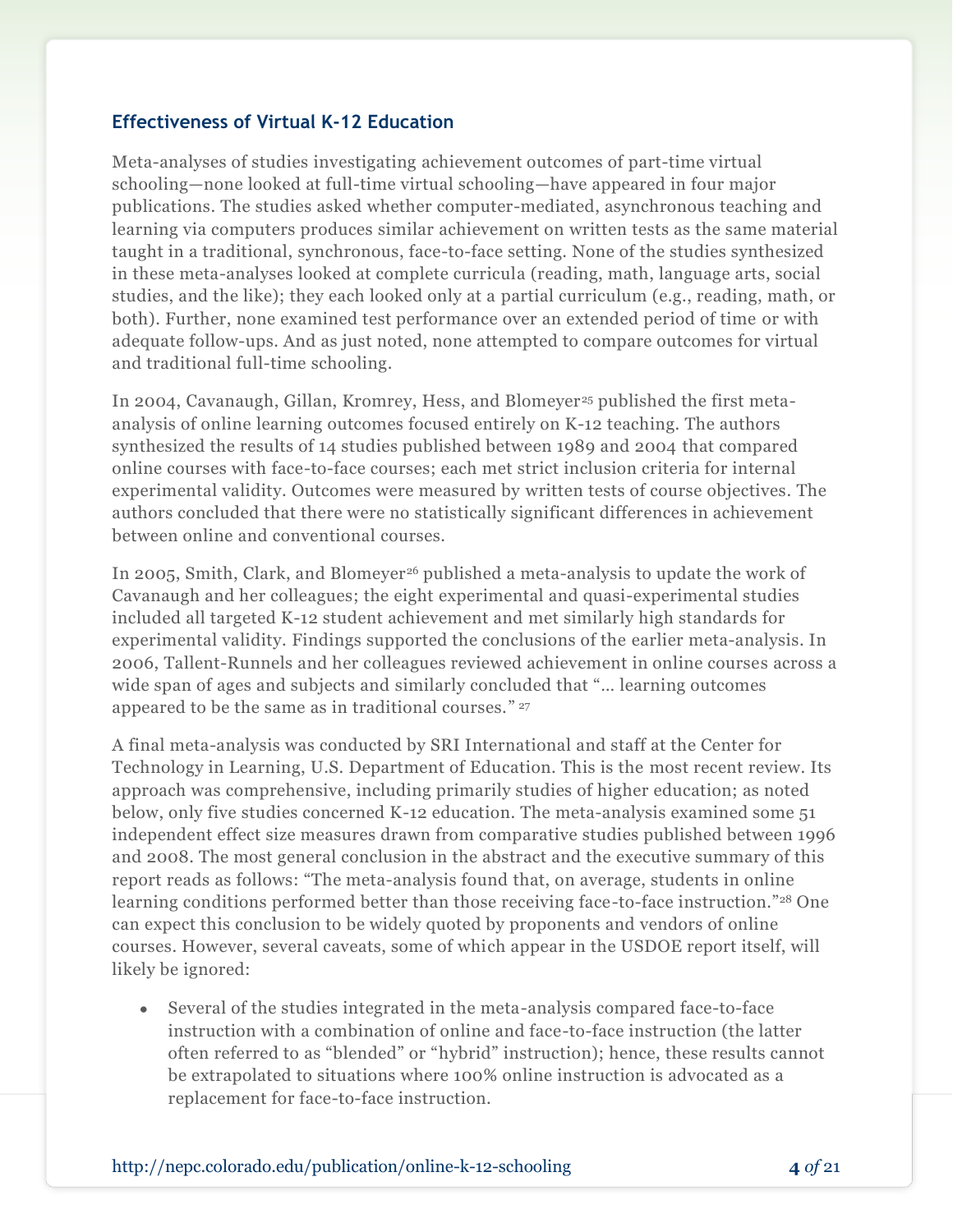- The USDOE analysts also noted that many of these hybrid situations gave more  $\bullet$ instructional time and added instructional elements than the face-to-face condition with which they were compared. Therefore, the comparison might be between students studying in a hybrid situation for 100 hours versus students in face-to-face instruction for 75 hours. In point of fact, only five studies included in the metaanalysis were conducted at the K-12 level, and all of these involved comparisons of blended online plus face-to-face instruction versus only face-to-face instruction. Moreover, of the seven effect sizes from these five studies, two actually favored face-to-face instruction over blended instruction.
- As noted above, most of the data synthesized in the meta-analysis were from experiments performed on medical training or in a post-secondary setting. The study authors concluded, "The positive effects associated with blended learning should not be attributed to the media, per se. An unexpected finding was the small number of rigorous published studies contrasting online and face-to-face learning conditions for K–12 students. In light of this small corpus, caution is required in generalizing to the  $K-12$  population...." (p. ix, emphasis added).

It is worth repeating here the three limitations mentioned at the outset of this section: no study examined test performance over an extended period of time, none attempted to compare outcomes for virtual and traditional *full-time* schooling, and none looked at a complete curriculum. Concerning this last point, the vast majority of research in this area has examined achievement in highly structured curricular areas such as science, math, and technical knowledge. Missing from all this research are studies that investigate less easily codified subjects, for example, art, music, interpretation of literature, and the like. <sup>29</sup>

Accordingly, the question whether virtual education can substitute *in toto* for traditional face-to-face education is substantively different from the questions addressed in these studies. No reasonable person doubts that learning can take place "over a computer" network.‖ Perhaps no reasonable person likewise believes that *everything* students learn in a traditional education can be acquired working alone on a computer. Surely there are things to be learned at a deeper level that cannot survive the translation to cable, processor, and LCD screen.<sup>30</sup> While many students in a virtual school who express an interest in a particular foreign language or a laboratory science course might be able to supplement their education with offerings from a local community college, these are questions and approaches that should be considered by policymakers. Those policymakers should also have concerns in addition to academics. For instance, intergroup contact is likely to lead to improved intergroup relations,<sup>31</sup> and we do not know whether or how this can be accomplished through virtual schooling. Nor do we know much about how full-time virtual school can or should serve special needs students.<sup>32</sup>

In sum, beyond the narrow evidence focused on short-term results on standardized tests, focused overwhelmingly on reading and math, and focused exclusively on *supplemental* online education, the research in this area is extremely limited. Those making policy should be clear on this key point: there exists no evidence from research that *full-time* virtual schooling at the K-12 level is an adequate replacement for traditional face-to-face teaching and learning. Yet to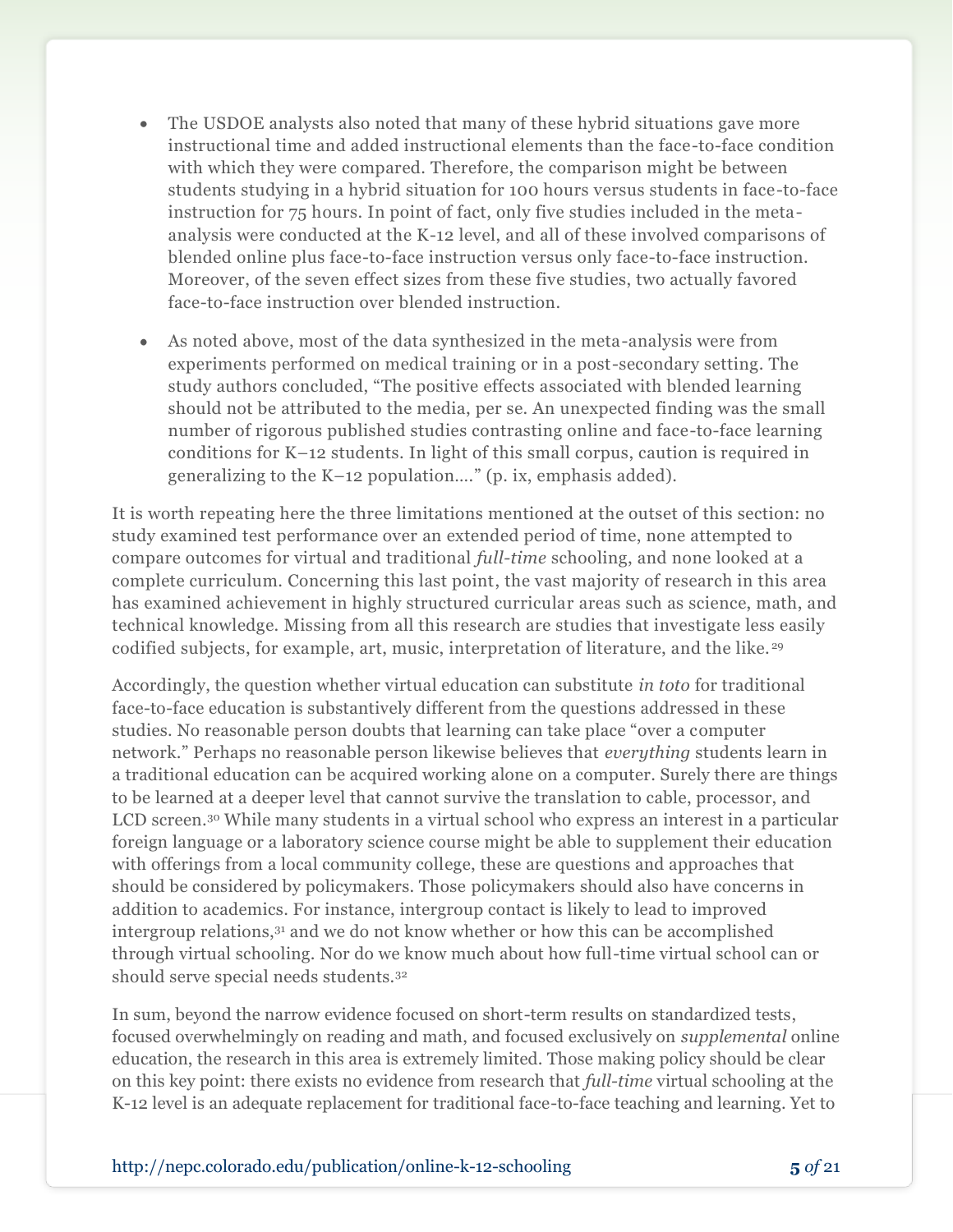date, this lack of support appears to have exerted little or no influence on the proliferation of virtual K-12 schools. While existing research does not document harm, this evidentiary void raises cautions that should favor pilot programs and careful evaluations rather than largescale expansion of the sector.

#### **Expenditures for K-12 Virtual Schooling**

Although profit-making providers of online courses often began business as small companies developing Advanced Placement (AP) or credit recovery courses, they are now rapidly moving into the market of full-time virtual schooling funded by states under charter school programs. Virtual charter schools have sought to be funded exactly as if they were "brick-and-mortar" charter schools. Although legislatures often supported the creation of virtual schools as a way to reduce costs, virtual education providers insist that expenses for virtual schools are comparable to those for conventional schools.<sup>33</sup> Providers lobby legislators vigorously for equal funding, often citing a cost analysis by the firm of Augenblick, Palaich and Associates as the basis for the claim that "...the operating costs of online programs are about the same as the costs of operating brick-and-mortar schools." The following key proviso in that report is seldom mentioned: "It is important to note, however, that APA did not look at costs related to building facilities or transportation in this study.‖<sup>34</sup> Size differences in virtual classes will also create economies of large-scale that greatly affect the bottom line.

State reimbursement policies vary widely. K12 Inc. claims that "On average, public virtual" schools receive approximately 30% less funding than traditional schools."35 It is not clear if this is a weighted average, nor is it clear whether the traditional schools referenced are traditional (brick-and-mortar) charters or other public schools. However, the various state laws do tend to fund virtual schools at (or close to) the normal charter school amount for that state.<sup>36</sup>

#### **Equity and Virtual Schooling**

Most changes in the way schools operate can be thought of as tools. Used well, such tools can be beneficial; used poorly, they can be harmful. In short, the specifics matter. Online schooling, as a tool at the disposal of education policymakers, can likely be used to enhance the opportunities of less-advantaged students. It can also represent opportunities denied to such students, or it could provide opportunities but in a way that is inferior or inadequate. Each of these possibilities is considered briefly below.

In its initial incarnation as distance education, online schooling emerged as a way to provide learning opportunities to rural, inaccessible students.<sup>37</sup> Similarly, supplemental online courses today can provide advanced and diverse courses to students whose local schools are small, with limited offerings. These are clear instances of online education being used as a tool to expand and enhance education equity.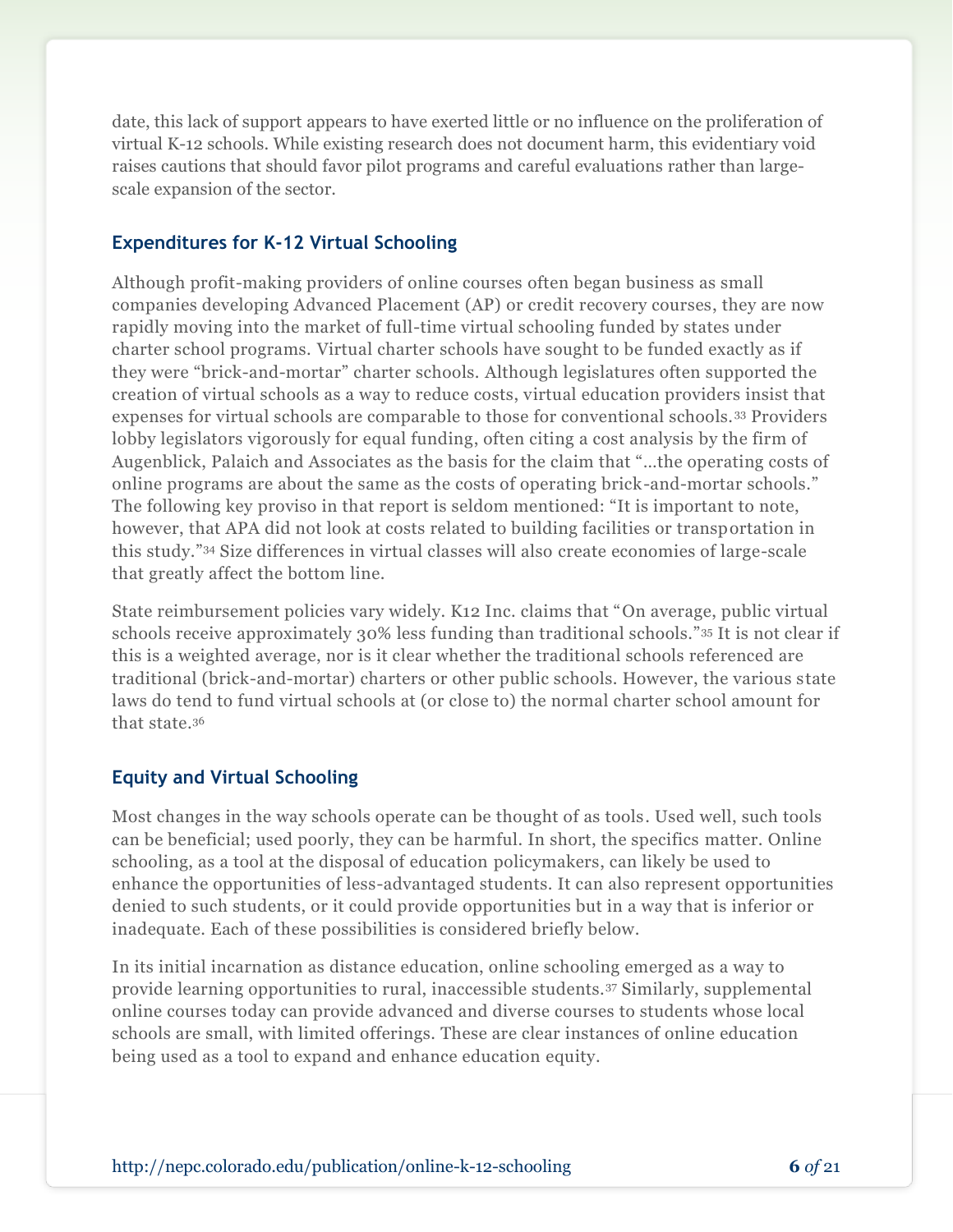However, in a situation where online education provides new and superior opportunities , yet the policy does not ensure equal access to all students, the development of this sector can represent opportunities denied to less advantaged students. In this past, this concern has been spoken of in terms of the so-called "digital divide."<sup>38</sup> But in many ways it is just a high-tech version of the stratified access issues that have long played out in American schooling. Advantages worth having will generally be taken disproportionately by influential parents, unless the policy is deliberately designed to ensure equitable access.<sup>39</sup>

But the most salient virtual-education equity issue now facing policymakers is not the denial of higher-quality opportunities—it is the imposition of lower-quality ones. Particularly in a time of shrinking budgets and a focus on so-called turnarounds of urban schools,<sup>40</sup> the temptation will be great for states and districts to substitute lower -cost, fulltime virtual schools. We can foresee a scenario where narrow test-score measures are used to claim that these virtual schools are just as good (or even better) than the brick-andmortar schools that formerly served the communities—even while middle-class and wealthier parents would never accept this substitution in their own neighborhoods.

Should policymakers be concerned about the possibility of virtual schooling being a cheap form of education for the "have-nots"? Should they be concerned about it being denied to those same disadvantaged students? Should they be looking for ways to enhance the quality, accountability, and usefulness of this new tool? We believe that, because online education is merely a tool and can take on a variety of forms and quality, all of these are important concerns.

This suggests an evolving dynamic between government officials on the one hand and, on the other, a coalition of virtual school companies, home schoolers, and charter school advocates. At the beginning of K-12 virtual schooling movement, few rules were in place, reflecting very little knowledge about the nature or cost of virtual schooling. Legislators and other policymakers are now taking a closer look at what is actually taking place in these arrangements and adjusting funding and rules accordingly. But the knowledge base is still incomplete and developing.

#### **Quality of Virtual Schooling**

Quality issues concerning virtual K-12 schooling reach far beyond what paper-and-pencil achievement tests might show. In addition to obvious features such as course quality and curriculum (evaluations of which are almost entirely lacking), there are concerns specific to virtual schools regarding elements such as teacher certification, authenticity of student work, and accreditation. These three issues are discussed briefly below.

#### *Teacher certification*

The matter of certification of teachers in virtual schools is complex. In addition to questions about the quality of programs designed to prepare teachers for online instruction, <sup>41</sup> and subsequently about what it might mean for a virtual school to say it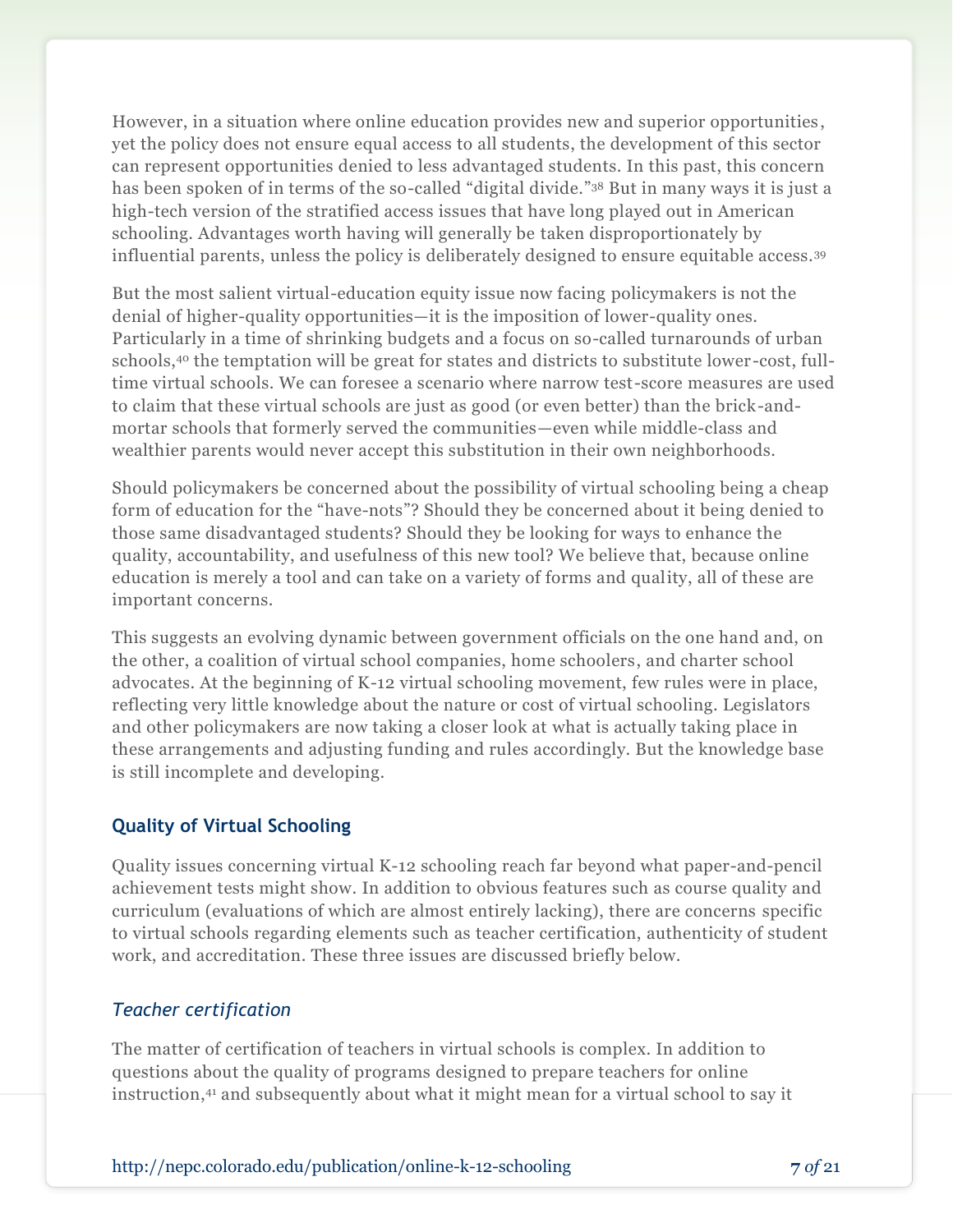employs only "certified" teachers, questions have arisen about who actually does the teaching in a virtual school. In Arizona, K12 Inc. actually "outsourced" instructional functions of the Arizona Virtual Academy, a virtual school, to low-paid workers in India.<sup>42</sup> After the outsourcing gained national attention, the company stopped the practice. In Wisconsin, issues of teacher certification were implicated in litigation resulting in a 2007 Court of Appeals decision finding, among other things, that the Wisconsin Virtual Academy put parents in the position of teachers, in violation of the state's teacher certification law. <sup>43</sup> The legislature subsequently amended the law to provide greater regulation of virtual schools.<sup>44</sup>

#### *Authenticity of student work*

Whenever teacher and student are not in a face-to-face relationship, suspicions are increased that all or much of the work being assessed may not be that of the students themselves. Thinking back to our own schooling days, we can recall how teachers organized and supervised the classroom environment to minimize the possibility of cheating. But in a virtual classroom, how does one—the teacher, the superintendent, the college admissions officer, the employer—know that the student who signed up for the course actually did the assignments and took the tests?

The obvious answer for conferring legitimacy on students' work in a virtual environment is relatively simple. A trusted organization must administer the most important examinations in person to the individual receiving credit. This issue is so important that it has, for example, found its way into the enabling legislation for the South Carolina Virtual School Program: "Students enrolled in an online course for a unit of credit must be administered final exams and appropriate state assessments in a proctored environment."45 Kaplan K12 Learning Services, a subsidiary of The Washington Post Company, and Pearson VUE, a private company that administers tests in testing centers around the country, are sometimes used as proctors for various online courses and schools. But this practice is still relatively rare. The problems that can thus arise are illustrated by the following two recent examples, one from Colorado and one from Ohio.

Students at North High School in Denver, Colorado, engaged in a credit recovery online program provided by Apex Learning Inc. They were found to have devised a number of strategies for passing exams without actually having acquired the skills or knowledge being taught. Smart phones could be logged into web sites like www.answers.com, www.calculateme.com, and www.myalgebra.com. North High School's graduation rate jumped from 46% in 2008, before the online credit recovery program started, to 64% in 2010. Cheryl Vedoe, CEO of Apex Learning is quoted as saying, "... there is a relatively limited amount that Apex can do to prevent students from utilizing the web to go look up answers."46

Further, the lack of face-to-face relationships between students and teachers can lead to abuses that threaten the legitimacy of the entire institution of cyber-schooling. In Ohio, roughly half of the students in an online K-12 school were found not even to own a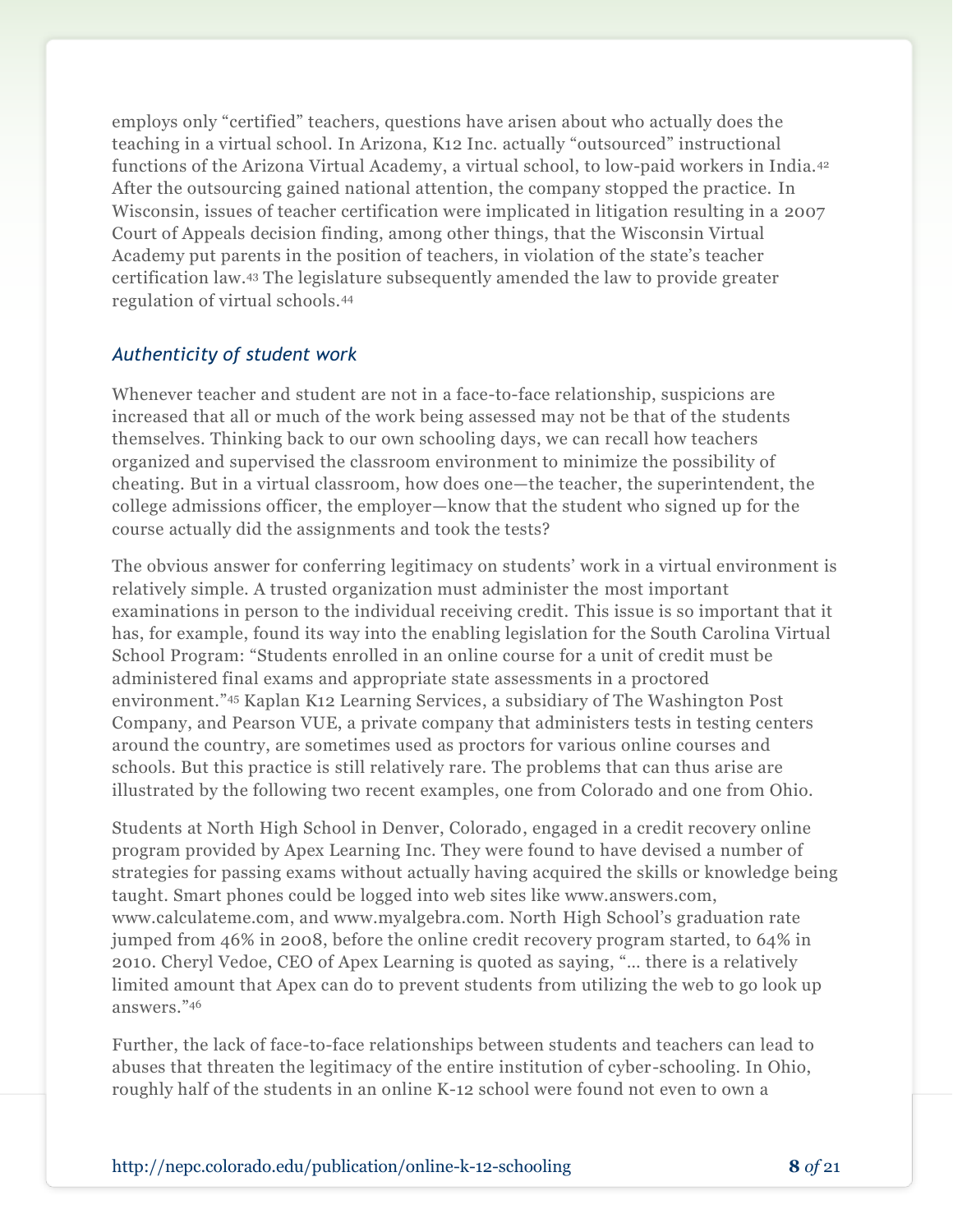computer; only 3% of the African American students enrolled in this school ever graduated.<sup>47</sup> These are circumstances that would be difficult to ignore in traditional brickand-mortar schools.

#### *Accreditation*

Several private groups have offered accreditation services to virtual schools: the Commission on International and Trans-Regional Accreditation, the Northwest Association of Accredited Schools,<sup>48</sup> the Southern Association of Colleges and Schools Council on Accreditation and School Improvement, and the Western Association of Schools and Colleges, to name only a few. These agencies, in part because of their rapid proliferation, have yet to acquire the legitimacy of more established agencies approved by the U. S. Department of Education, such as the Middle States Association of Colleges and Schools, the New England Association of Schools and Colleges, North Central Association of Colleges and Schools, the Southern Association of Colleges and Schools, and the Western Association of Schools and Colleges. Such traditional accrediting agencies have sought to bring virtual schools under their purview, but few of the virtual schools have requested their services.

The challenge of ensuring reliable accreditation has been demonstrated by higher education, which has long struggled with the problem of dubious accrediting agencies. The Council for Higher Education Accreditation, a private organization of 3,000 colleges and universities, lists more than two dozen accrediting agencies that it identifies as questionable. Some of these accredit several online colleges and schools.<sup>49</sup> There is no doubt that fraud exists, with diploma mills selling diplomas and claiming accreditation from at least one of more than 30 accrediting agencies not recognized by the Council on Higher Education Accreditation or the U.S. Department of Education. <sup>50</sup>

Given such concerns, it is perhaps not surprising that the public remains somewhat skeptical about online schooling. The annual Phi Delta Kappa/Gallup education survey has asked parents of public school children "Would you be willing to have your child earn most high school credits online?"<sup>51</sup> In the 2007 survey, 73% of parents said they would *not* be so willing, an increase from the 49% of parents who replied "Not willing" in the 2001 survey (the only two years when this question was asked). What exactly has caused this remarkable rise in skepticism is unclear, but it is reasonable to assume that parents in 2007 understood the nature and meaning of online education more than their counterparts did six years earlier.

### **Recent Developments**

States continue to implement online schooling, with big legislative pushes in 2010 and 2011 seeing virtual schools laws passed in Michigan, Vermont and Montana, among others. A 2011 Florida law even requires all students to take at least one online course as a condition for earning a high-school diploma.<sup>52</sup> Along with this expansion, states are currently adopting laws and regulations that touch on issues such as teacher certification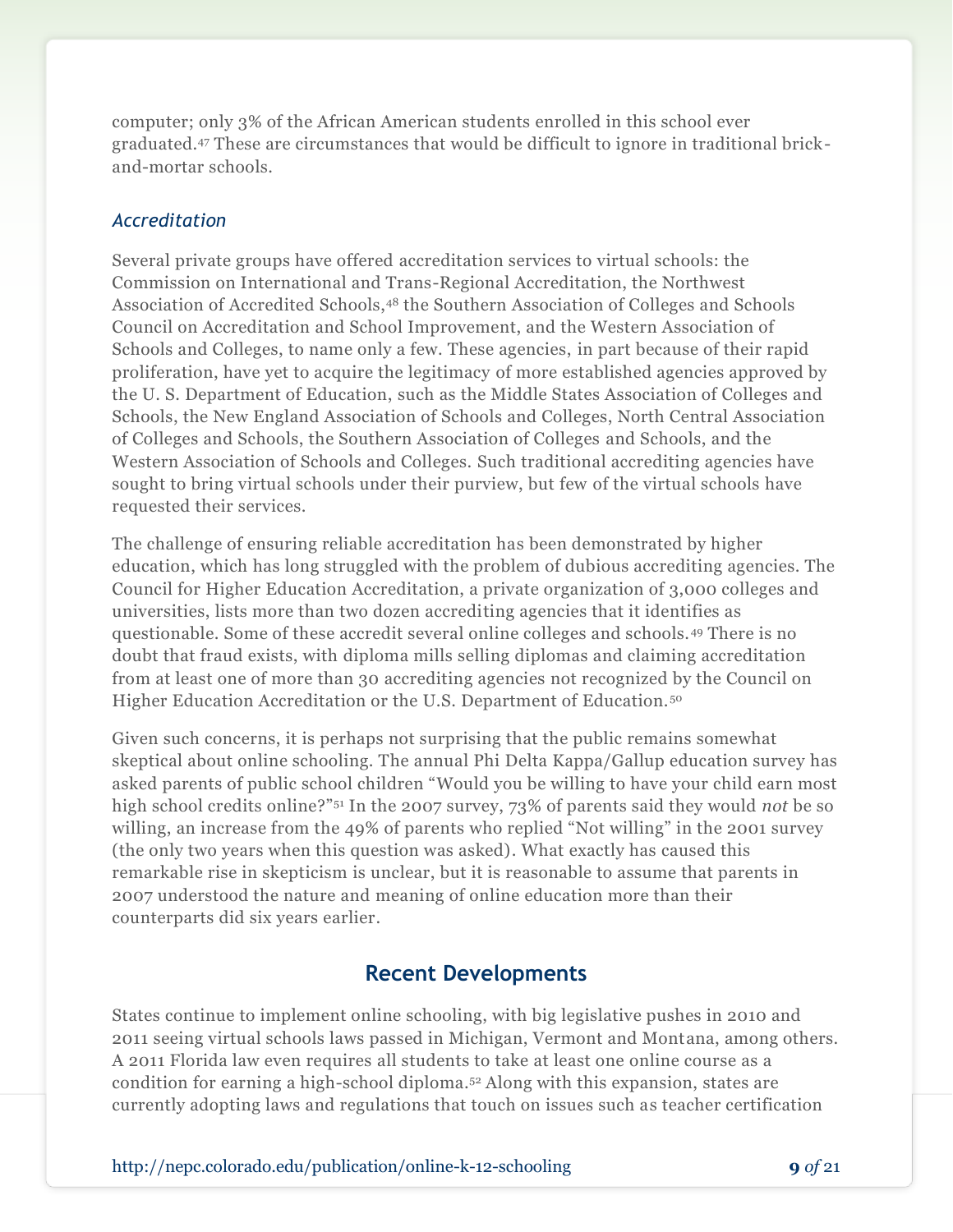and funding as discussed above, as well as a host of related issues, including standards for online courses and professional development for online teachers.

A relatively small number of providers dominate the online schooling market. The following six large companies account for much of the content and services sold to fulltime virtual schools: K12 Inc., which entered the business originally as a provider of courses for home-schooled students; Educational Options Inc., which started as a provider of courses for credit recovery; Apex Learning, originally an online course provider for Advanced Placement courses; PLATO; A+LS, originally a provider of courses for accelerated learning and credit recovery; and Connections Education, which was recently acquired by Pearson PLC for \$400 Million.<sup>53</sup> These companies are now actively marketing a full range of courses and services to full-time virtual schools.

Some companies and school districts, in their search for greater profits and funding, have been exploiting the lack of well-conceived legislation. For instance, K12 Inc. established a virtual charter school in Carroll County, Virginia, that enrolls approximately 400 students, only 5 of whom in 2011 were residents of the county. Since Carroll County is one of the poorest in the state, the state's per-pupil expenditure for many students there is more than \$3,500 above the state average. State Senator George Baker was quoted as saying, "It's a really screwed up system. Here's something that is clearly cheaper. You have a larger number of kids per teacher. There's very little overhead. And yet, we're paying more."54

Public school districts have also become entrepreneurial. On the prairie in southeastern Colorado, a third of a mile north of the New Mexico border, sits the tiny town of Branson, Colorado. It has no grocery store and no gas station; in 2000, it had a population of 77 persons in 43 domiciles.<sup>55</sup> Branson is a most unlikely place to have received over \$15

### *Private corporations, most of which are for-profit, have recognized a huge potential market in virtual schooling.*

million in state support for its 1,000 "virtual students" from around the state who attended Branson School Online in its first four years (2001-2005). Yet a 2005 *New York Times* story about Branson reported:

―Cyberschools are the 800-pound gorilla of the choice movement, although vouchers and charter schools get a lot more attention," said William Moloney, education commissioner in Colorado, where state financing for online schools has increased almost 20-fold in five years—to \$20.2 million for 3,585 students today from \$1.1 million for 166 full-time students in 2000.<sup>56</sup>

Similarly, tiny rural Vilas School District in Colorado ran "Hope Co-Op Online Learning Academy," with just 17 online teachers hired to serve 3,800 students enrolled from around the state.<sup>57</sup> The Colorado state auditor in 2006 documented major problems with oversight and accreditation in these and other cyber schools, including proof that one virtual school sent enrolled children to religious academies. 58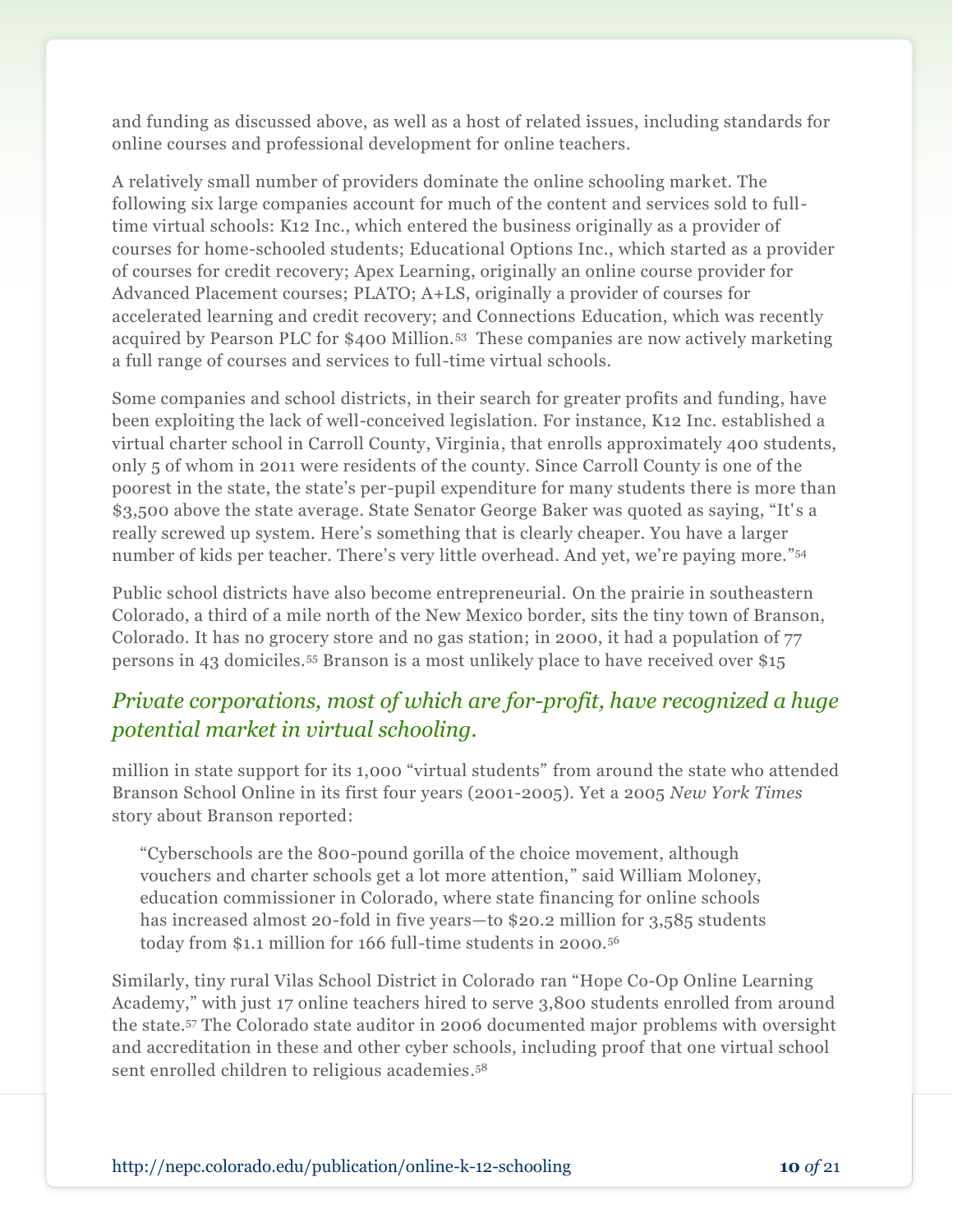### **Commercial Interests and Corporate Relationships**

The rapid expansion of virtual schools operating under state charters raises several concerns meriting additional discussion and analysis. Because the K-12 virtual schooling sector is dominated by private corporations, some of these concerns arise out of the relationship that now must exist between these private businesses and government in the area of public education. Two of these concerns were discussed earlier: the function of traditional accreditation agencies in the oversight of virtual schooling, and the potential of financial incentives to distort decision making. An additional concern is discussed here: the role of private companies in the provision of K-12 public education as well as the cooperation of government and business in the creation and oversight of virtual schools.

Private corporations, most of which are for-profit, <sup>59</sup> have recognized a huge potential market in virtual schooling. One of the largest of these is K12 Inc., co-founded in 1999 by William J. Bennett, former Secretary of Education in the Reagan Administration.<sup>60</sup> Ronald Packard, CEO of K12 Inc., received annual compensation in 2010 of more than \$2.6 million dollars.<sup>61</sup> While Bennett was still on the board of K12 Inc., the state of Arkansas was awarded a \$4 million grant from the U.S. Department of Education to establish a virtual charter school, the Arkansas Virtual Academy. The curriculum for the Academy was supplied by K12 Inc., leading to the appearance that Bennett's political influence helped bring the grant about.<sup>62</sup>

Government and corporations have engaged in relationships to benefit profit-making companies for decades, if not centuries. In "crony capitalism," as these relationships are sometimes called, business uses lobbyists to cultivate close relationships with government officials. These relationships result in government favoritism in such areas as the distribution of permits, government grants, special tax breaks, and the like. When government adopts regulations or sets up regulatory agencies for a particular industry, current industry representatives may be appointed to positions that allow them to use their regulatory authority against their competitors or to minimize regulatory protection of consumers and taxpayers—a situation often referred to as "regulatory capture."

What is relatively new on the cronyism scene is the move to privatize traditional state functions and services such as prisons, parks, and public schools. The privatization of prisons is well advanced in the U.S., with lobbyists successfully prodding legis lators into contracting out these "services" and even passing stiffer sentencing laws ("three strikes") and you're out") and so increasing the flow of prisoners into for-profit incarceration.<sup>63</sup> The privatization of K-12 public education is a new field on which the machinations of crony capitalism can be played out, and the prize is a portion of the half-trillion dollars spent annually on public K-12 education. As Rupert Murdoch said when NewsCorp announced it had hired former New York City Chancellor Joel Klein to run its online education division and then acquired the company Wireless Generation, "When it comes to K through 12 education, we see a \$500 billion sector in the U.S. alone that is waiting desperately to be transformed by big breakthroughs that extend the reach of great teaching."<sup>64</sup>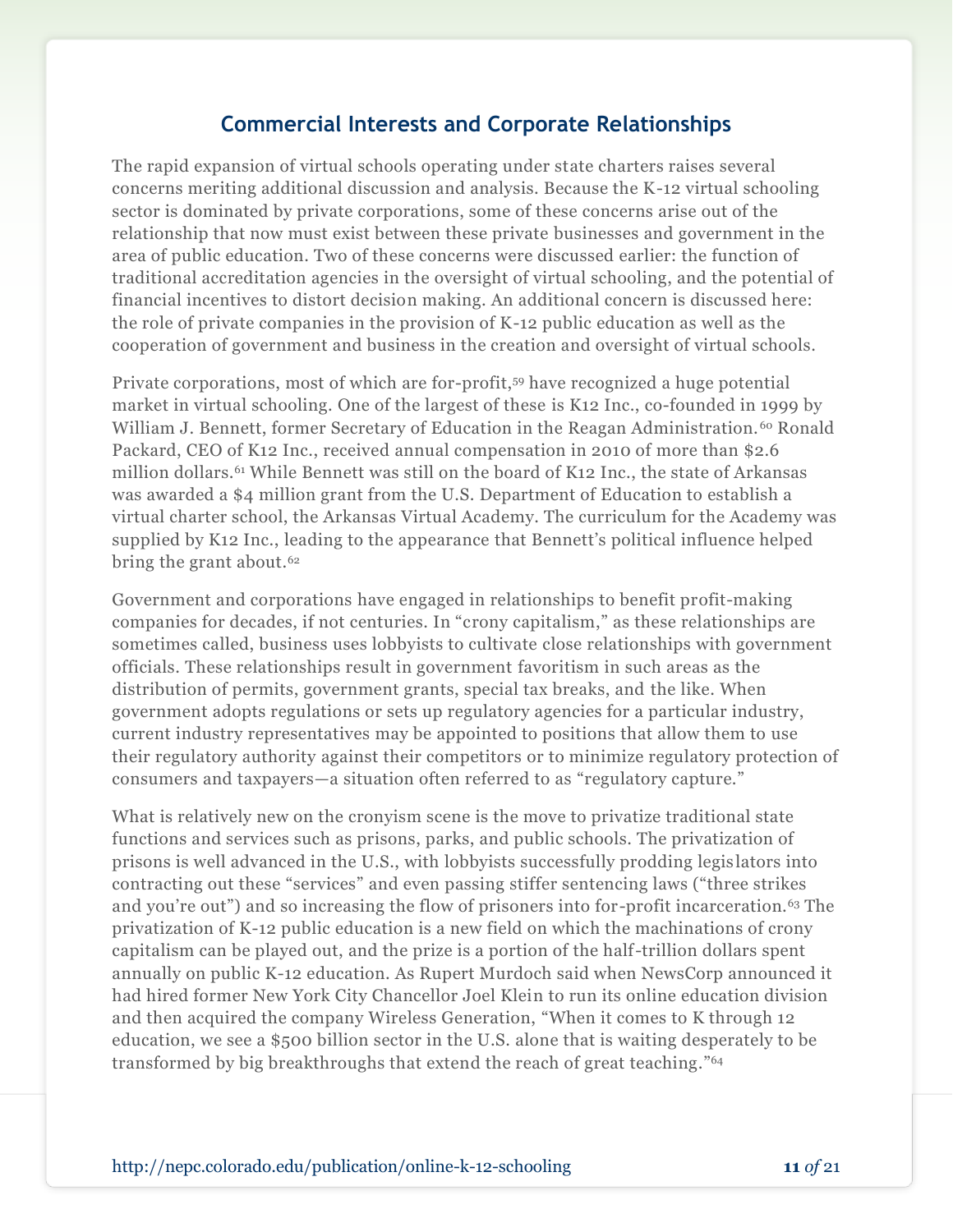The case of the Arizona Virtual Academy, mentioned briefly above with regard to outsourcing to India, may become all too typical of the relationships between government, corporations, and advocacy in the area of public K-12 education. This large charter school currently enrolls approximately 5,000 full-time online students. The State of Arizona pays the school approximately \$6,000 per student, the typical rate for a charter school student (even though the Academy maintained only an office in downtown Phoenix and no other physical site). The Academy last year collected approximately \$30 million in state funding, approximately 90% of the total state funding for virtual schools. The Director of the Arizona Virtual Academy was formerly an employee of the Goldwater Institute in Phoenix—a conservative think-tank championing vouchers, charter schools, and other

### *For-profit virtual education businesses have started to exercise influence over elected positions that could provide them with later payoffs.*

privatization proposals—and currently serves on the Arizona Charter School Board, which she once chaired. She also is employed as a Senior Vice-President of the above-mentioned K12 Inc., and approximately two-thirds of the state money going to the Arizona Virtual Academy is passed through to K12 Inc. These conflicts of interest would quickly lead to resignations—if not indictments—in most traditional public school settings.<sup>65</sup> But in the private realm they are apparently seen, and even valued, as mere interlocking connections.

The Arizona Virtual Academy outsourcing story is also relevant in this context. The Academy listed some of these East Indian cyber tutors as "secondary teachers" on courses. In fact, Terry Moe and John Chubb in their recent book *Liberating Learning: Technology Politics and the Future of Education* cite with approbation the outsourcing of instruction to low-paid "cyber tutors" in India. But when questioned by a local reporter, the Academy's director insisted that they were actually only "outside scorers." <sup>66</sup> In any case, in pursuit of commercial interests, these sorts of corporate efficiencies are attractive and will very likely be pursued in the absence of regulation.

In Arizona and most other states, charters to run public schools are only issued to nonprofit entities. Consequently, for-profit corporations set up non-profit foundations and other organizations to obtain a charter, and then the charter school purchases a full range of services from the profit-making corporation. These services are not limited to the provision of courses on a network—increasingly via the Internet because of its much lower cost than private networks. They also extend to human resources services, student record keeping (maintaining test scores, attendance, and discipline records), and even teacher training.

Again, the Arizona Virtual Academy provides an instructive example. The charter under which the Academy operates was issued to Portable Practical Educational Preparation, Inc. (PPEP) in 2003. PPEP is listed as a non-profit organization, and yet while the company also is a long-standing provider of other services, its virtual charter operations seem indistinguishable from a subdivision of K12 Inc. Of the staff listed under PPEP, 90% of the email addresses are to someone@k12.com.<sup>67</sup> Even the website for the AVA is maintained on the K12 Inc. servers: http://www.k12.com/azva/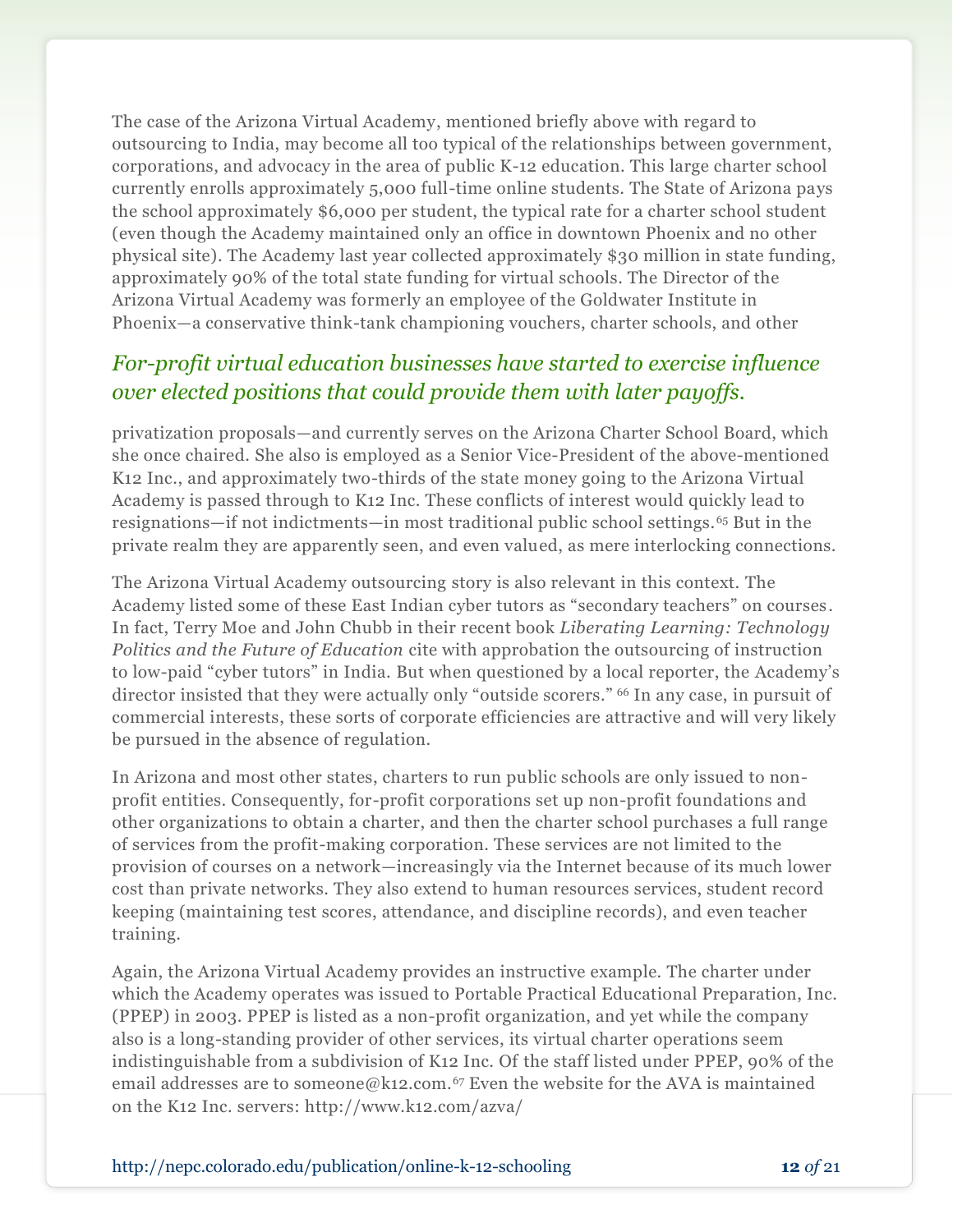However egregious this Arizona example may seem, it is not unique. For example, in much the same way that other business interests have long influenced political races, for-profit virtual education businesses have started to exercise influence over elected positions that could eventually provide them with payoffs. Idaho Superintendent of Public Instruction Tom Luna, for instance, has been a vigorous proponent of K-12 virtual schooling since assuming that office in 2007. Luna served as a senior adviser to U.S. Secretary of Education Rod Paige from 2003 to 2005, and he currently serves as President-Elect of the Council of Chief State School Officers. He has proposed a plan called Students Come First. This plan would require that a certain number of online courses be completed by high school students and would also require laptop computers be made available to all students. Among the many accomplishments of his administration as listed on his website is the following: "Created the Division of Innovation and Choice to spur innovation and expand choices in public education through public charter schools, magnet schools, open enrollment, virtual education, dual credit and other opportunities."<sup>68</sup> In October 2009, Luna held a re-election fundraiser in the offices of a major Washington D. C. lobbying firm. Among the sponsors and contributors were ex-Secretaries of Education William Bennett and Rod Paige. K12 Inc., which at that time was operating the Idaho Virtual Academy, spent approximately \$44,000 in support of Luna's campaign.<sup>69</sup> "Altogether," according to an *Idaho Statesman* article, "Luna received 19 percent of his funds from the for-profit education sector."

#### **Recommendations**

The relatively unregulated operation of virtual schools by private or public entities has caused many professionals to approach the subject of virtual schooling with caution. Increased regulation and oversight seem likely as well as valuable. The substantial variation in how states currently regulate virtual K-12 schooling speaks less to the differing circumstances across the country than it does to the alacrity with which various states have (or have not) confronted the problems posed.<sup>70</sup>

Virtual schools operating under charters issued by states are growing at accelerating rates. In fact, it seems that regulation and oversight of these entities are lacking in precisely those locations where growth is fastest. Legislators must address a full agenda of issues if the public trust in public education is to be maintained. Accordingly, it is recommended that state legislatures turn their attention to the following four crucial areas:

**Authentication of the Source of Students' Work.** Teachers are well-acquainted with the parents who actually create their middle school student's science fair project. Virtual schools offer much greater opportunity for students to obtain credit for work they did not do themselves. Since an online instructor does not generally know who actually completes all those online assignments and takes the tests, sensible precautions are in order. For example, a trusted organization might administer in-person exams, as is currently the practice at some virtual schools.

**Fiscal and Instructional Regulations.** K-12 virtual schooling is complex; its proper regulation will also be complex. Legislators will have to address, at a minimum, four issues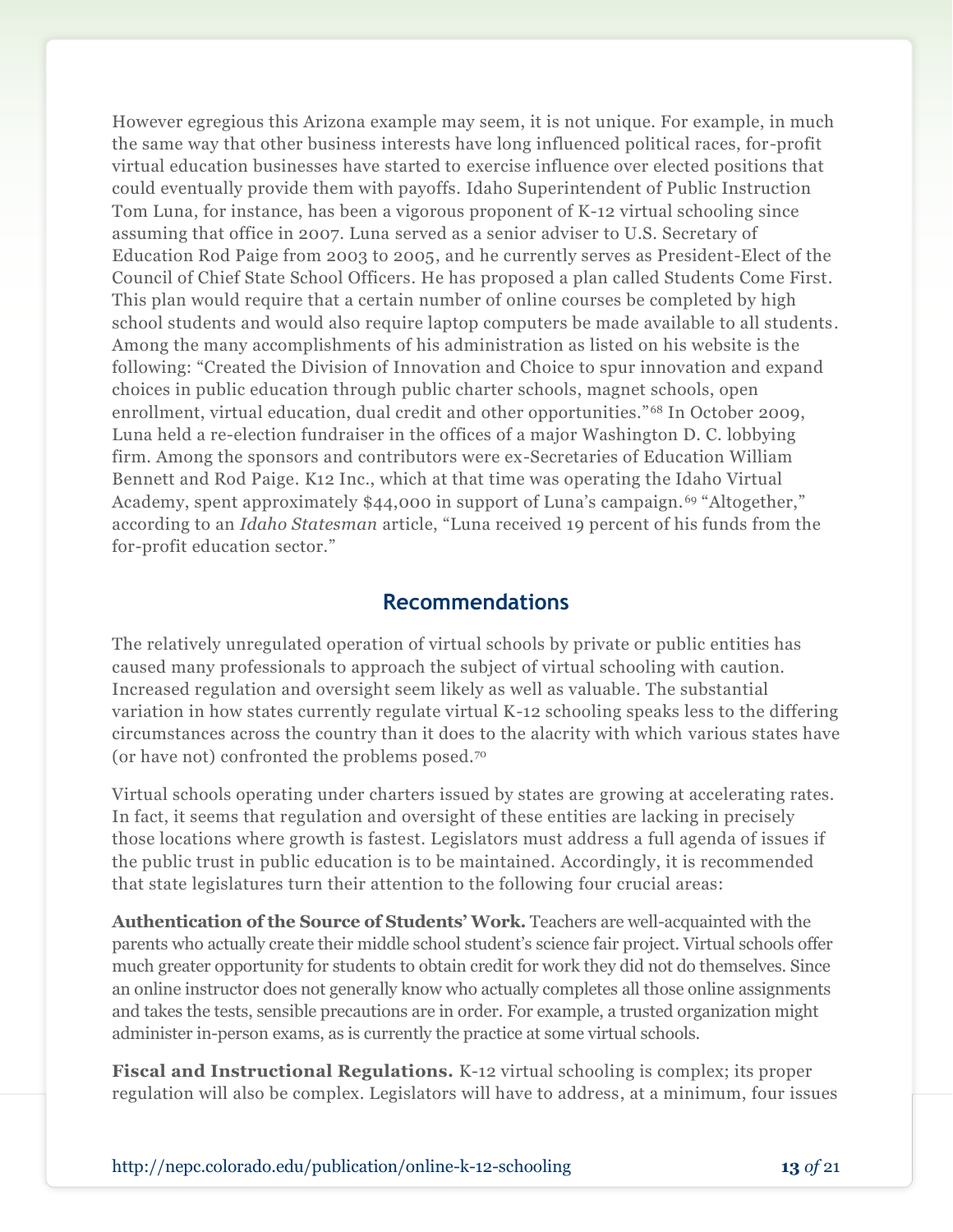concerning the costs and effectiveness of virtual schools: the level and extent of teacher involvement in the instructional process; the certification status of teachers employed by virtual schools; the role of tests in earning online credits; and reciprocity of teacher certification across state lines. They will also need to determine whether and how traditional accounting practices used to fund conventional schools, such as 100-day enrollments or average daily membership, apply to funding for virtual schooling.

**Audits.** States should conduct audits of private providers, to determine actual costs incurred by such companies providing courses and services to virtual schools. Pegging reimbursements at some arbitrary level (e.g., 75% of the state's average contribution), ignores the reality of actual cost savings afforded by online instruction. The funding system adopted should also deliberately include incentives to provide a high-quality as well as an efficient education; audits will inform such decision-making. Virtual education costs will depend on such things as the subject being taught, who serves as teachers, and how many students are being taught. While private companies must be allowed reasonable operating funding, audits can help determine this reasonable amount.

**Accreditation.** Currently, there are few agencies to turn to for help in evaluating providers of online schooling. States or other public bodies should create and maintain a list of legitimate agencies that accredit providers of K-12 online education. To avoid abuses such as those encountered with proprietary schools (truck driving, cosmetology, and the like) and online diploma mills, the traditional high school accrediting agencies or some state or federal governmental agencies must address more vigorously the accreditation of commercial online providers of both courses and full-time K-12 programs.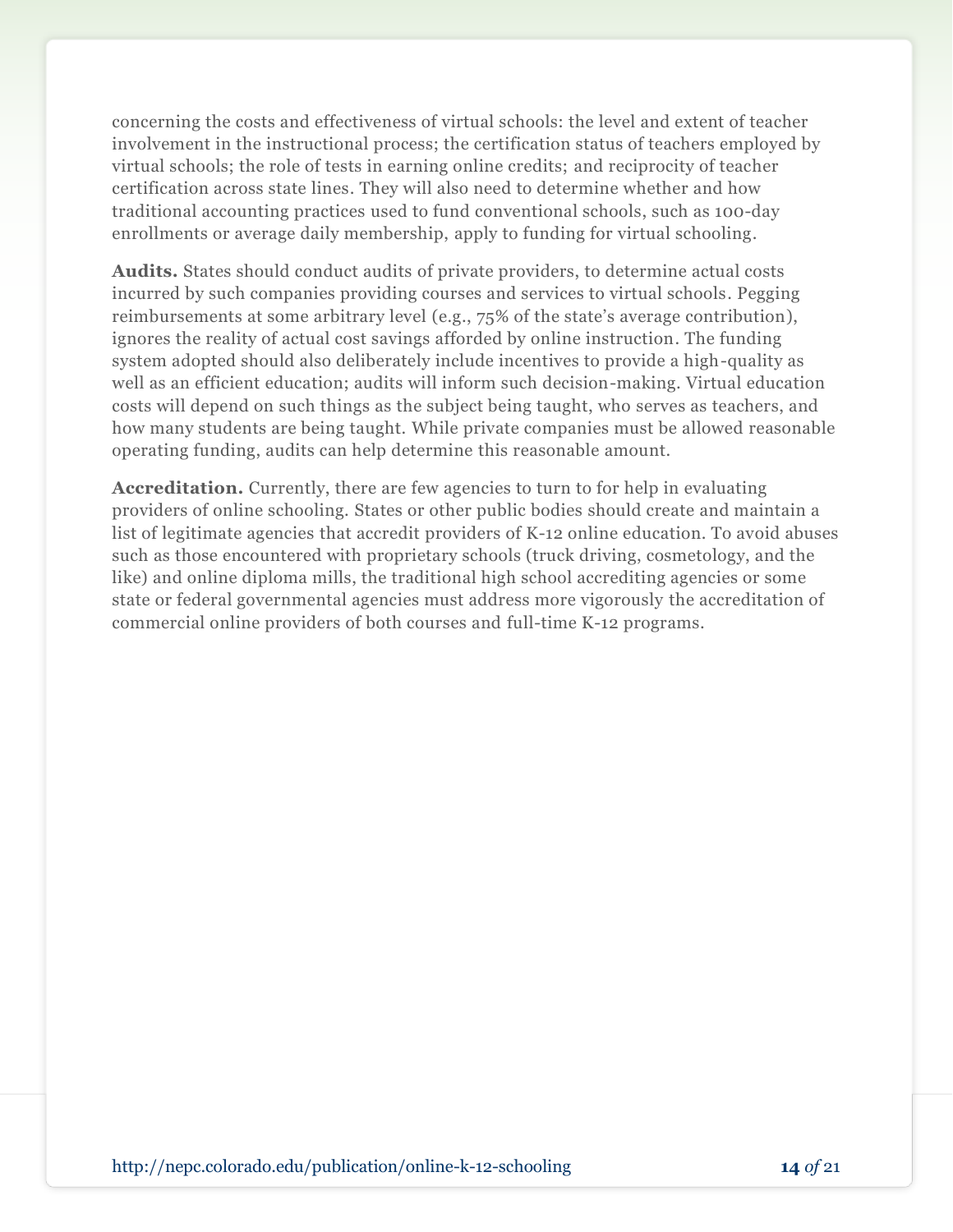#### **Notes and References**

1 Glass, Gene V (2009). *The Realities of K-12 Virtual Education*. Boulder and Tempe: Education and the Public Interest Center & Education Policy Research Unit. Retrieved March 15, 2011, from http://epicpolicy.org/publication/realities-K-12-virtual-education.

2 Insightlink (2010). *K-12 Online Learning: A Literature Review*. Washington, DC: The National Association of Independent Schools. Retrieved July 3, 2011, from http://www.nais.org/files/PDFs/K-12-Online2010finalv1.pdf.

3 Watson, John; Murin, Amy; Vashaw, Lauren; Gemin, Butch & Rapp, Chris. (2010). *Keeping Pace with K- 12 Online Learning: An Annual Review of State-Level Policy and Practice*. Durango, CO: Evergreen Education Group, 28. Retrieved June 1, 2011, from http://www.kpk12.com/cms/wp-content/uploads/KeepingPaceK12\_2010.pdf.

4 See WCTV (2011, April 8). Lawmakers promote virtual education expansion. Retrieved July 3, 2011, from

http://www.wctv.tv/home/headlines/Lawmakers\_Promote\_\_119471244.html.

See also Fernandes, Deirdre (2011, February 21). Some see inequity in Virginia 'virtual school'. *The (Norfolk) Virginian-Pilot*. Retrieved July 3, 2011, from http://www.roanoke.com/news/roanoke/wb/277743.

5 See e.g., the contributions of K12 Inc at http://www.followthemoney.org/database/topcontributor.phtml?u=7334&y=0. Retrieved September 11, 2011.

6 See WCTV (2011, April 8). Lawmakers promote virtual education expansion. Retrieved July 3, 2011, from http://www.wctv.tv/home/headlines/Lawmakers\_Promote\_\_119471244.html.

7 See particularly Watson, John; Murin, Amy; Vashaw, Lauren; Gemin, Butch & Rapp, Chris. (2010). *Keeping Pace with K – 12 Online Learning: An Annual Review of State-Level Policy and Practice*. Durango, CO: Evergreen Education Group. Retrieved June 1, 2011, from http://www.kpk12.com/wp-content/uploads/KeepingPaceK12\_2010.pdf.

See also Tucker, B. (2007). *Laboratories of reform: Virtual high schools and innovation in public education*. Washington, DC: Education Sector, 9. Retrieved July 2, 2011, from http://www.educationsector.org/sites/default/files/publications/Virtual\_Schools.pdf.

8 See particularly Watson, John; Murin, Amy; Vashaw, Lauren; Gemin, Butch & Rapp, Chris. (2010). *Keeping Pace with K – 12 Online Learning: An Annual Review of State-Level Policy and Practice*. Durango, CO: Evergreen Education Group. Retrieved June 1, 2011, from http://www.kpk12.com/wp-content/uploads/KeepingPaceK12\_2010.pdf.

9 Watson, John; Murin, Amy; Vashaw, Lauren; Gemin, Butch & Rapp, Chris. (2010). *Keeping Pace with K – 12 Online Learning: An Annual Review of State-Level Policy and Practice*. Durango, CO: Evergreen Education Group, 30-31, Tables 4 and 5. Retrieved June 1, 2011, from http://www.kpk12.com/wp-content/uploads/KeepingPaceK12\_2010.pdf.

10 Watson, John; Murin, Amy; Vashaw, Lauren; Gemin, Butch & Rapp, Chris. (2010). *Keeping Pace with K – 12 Online Learning: An Annual Review of State-Level Policy and Practice.* Durango, CO: Evergreen Education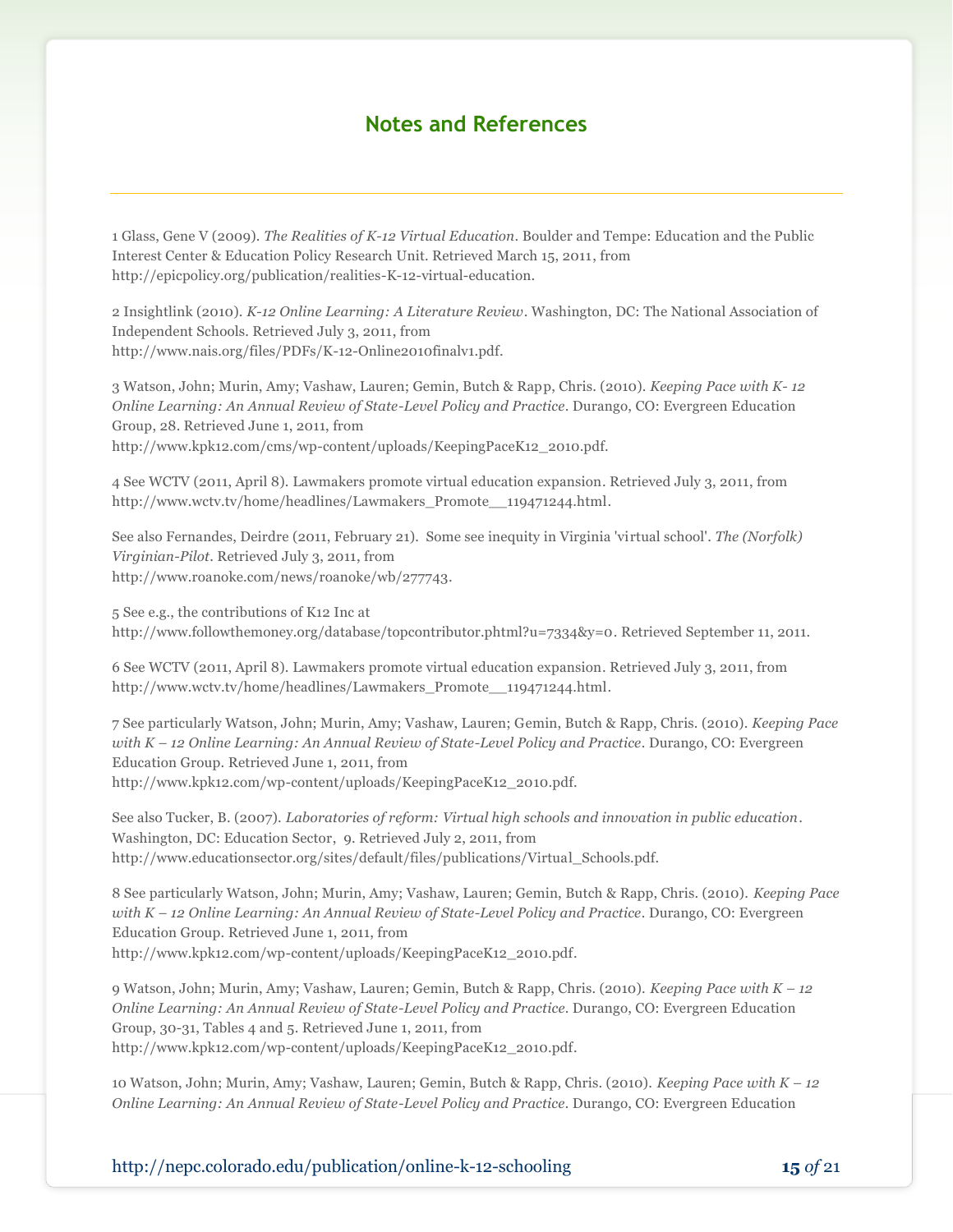Group, 29. Retrieved June 1, 2011, from http://www.kpk12.com/wp-content/uploads/KeepingPaceK12\_2010.pdf.

11 Carpenter II, Dick M. (2006). *Playing to type? Mapping the charter school landscape*. Washington, DC: Thomas B. Fordham Institute. Appendix A.

12 Setzer, J.C. & Lewls, L. (2005, March). *Distance Education Courses for Public Elementary and Secondary School Students: 2002–03* (NCES 2005–010). Washington, DC: National Center for Education Statistics, U.S. Department of Education. Retrieved April 13, 2009, from http://nces.ed.gov/pubs2005/2005010.pdf.

13 Smith, Rosina; Clark, Tom & Blomeyer, Robert L. (2005). *A Synthesis of New Research on K-12 Online Learning.* Naperville, IL: Learning Point Associates. Retrieved November 15, 2008, from http://www.ncrel.org/tech/synthesis/synthesis.pdf.

14 Gartner, John (2004 April, 7). States rethinking virtual school. *Wired.* Retrieved February 19, 2009, from http://www.wired.com/politics/law/news/2004/04/62889.

Enrollment at K12 Inc had increased to 67,000 by 2009-2010. See Watson, John; Murin, Amy; Vashaw, Lauren; Gemin, Butch & Rapp, Chris. (2010). *Keeping Pace with K – 12 Online Learning: An Annual Review of State-Level Policy and Practice.* Durango, CO: Evergreen Education Group, 30, Table 4. Retrieved June 1, 2011, from http://www.kpk12.com/wp-content/uploads/KeepingPaceK12\_2010.pdf.

The Florida Virtual School, which is a quasi-public entity, reported exceeding 120,000 course registrations in the 2007-2008 academic year, the bulk of these course credits being earned as supplements to conventional full-time schooling.

Florida Virtual School (undated). FLVS facts. Retrieved April 9, 2009, from http://www.flvs.net/educators/fact\_sheet.php.

15 Picciano, Anthony G. & Seaman, Jeff. (2008*). K–12 Online Learning: A 2008 Follow-Up of the Survey of U.S. School District Administrators*. NY: The Sloan Consortium. Retrieved December 24, 2008, from http://www.sloanconsortium.org/publications/survey/k-12online2008.

16 Smith, Rosina; Clark, Tom & Blomeyer, Robert L. (2005). *A Synthesis of New Research on K-12 Online Learning.* Naperville, IL: Learning Point Associates. Retrieved November 15, 2008, from http://www.ncrel.org/tech/synthesis/synthesis.pdf.

17 Watson, John; Murin, Amy; Vashaw, Lauren; Gemin, Butch & Rapp, Chris. (2010). *Keeping Pace with K – 12 Online Learning: An Annual Review of State-Level Policy and Practice.* Durango, CO: Evergreen Education Group, 21. Retrieved June 1, 2011, from http://www.kpk12.com/wp-content/uploads/KeepingPaceK12\_2010.pdf.

18 *Learning in the 21st Century: 2011 Trends Update*. Washington, D.C.: Blackboard K-12. Retrieved July 18, 2011, from http://www.blackboard.com/resources/k12/k12Trends2011\_web.pdf.

19 See Watson, John; Murin, Amy; Vashaw, Lauren; Gemin, Butch & Rapp, Chris. (2010). *Keeping Pace with K – 12 Online Learning: An Annual Review of State-Level Policy and Practice*. Durango, CO: Evergreen Education Group. Retrieved June 1, 2011, from

http://www.kpk12.com/wp-content/uploads/KeepingPaceK12\_2010.pdf.

20 Watson, John; Murin, Amy; Vashaw, Lauren; Gemin, Butch & Rapp, Chris. (2010). *Keeping Pace with K – 12 Online Learning: An Annual Review of State-Level Policy and Practice*. Durango, CO: Evergreen Education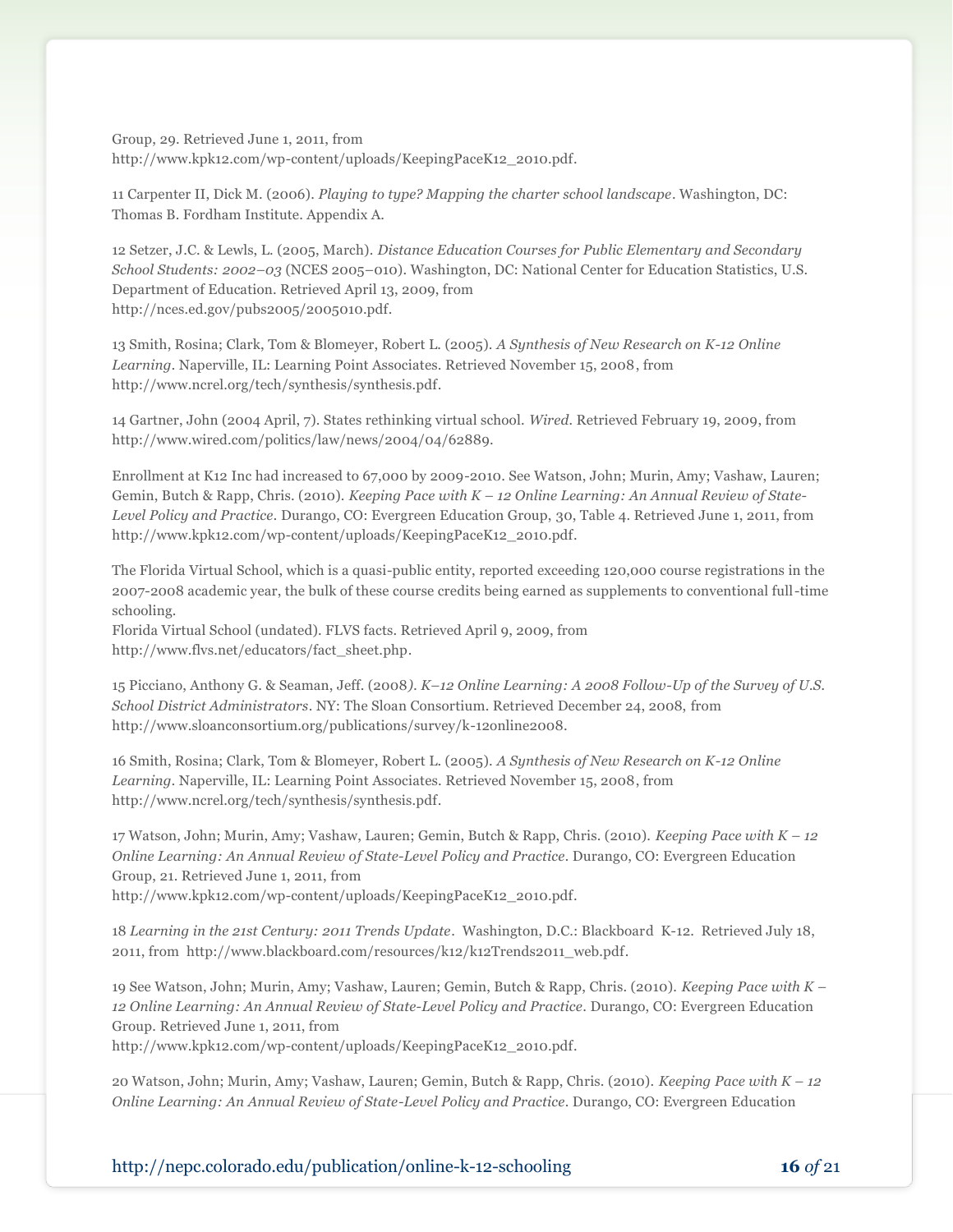Group. Retrieved June 1, 2011, from http://www.kpk12.com/wp-content/uploads/KeepingPaceK12\_2010.pdf.

21 Setzer, J.C. & Lewls, L. (2005, March). *Distance Education Courses for Public Elementary and Secondary School Students: 2002–03* (NCES 2005–010). Washington, DC: National Center for Education Statistics, U.S. Department of Education. Retrieved April 13, 2009, from http://nces.ed.gov/pubs2005/2005010.pdf.

22 Watson, John; Murin, Amy; Vashaw, Lauren; Gemin, Butch & Rapp, Chris. (2010). *Keeping Pace with K – 12 Online Learning: An Annual Review of State-Level Policy and Practice*. Durango, CO: Evergreen Education Group. Retrieved June 1, 2011, from http://www.kpk12.com/wp-content/uploads/KeepingPaceK12\_2010.pdf.

23 [http://en.wikipedia.org/wiki/Virtual\\_schools.](http://en.wikipedia.org/wiki/Virtual_schools) Retrieved July 18, 2011.

24 Florida TaxWatch Center for Educational Performance and Accountability. (2007, October 15). *Final Report: A Comprehensive Assessment of Florida Virtual School*. Tallahassee, FL: Author.

25 Cavanaugh, Cathy; Gillan, Kathy Jo; Kromrey, Jeff; Hess, Melinda; and Blomeyer, Robert. (2004). *The Effects of Distance Education on K–12 Student Outcomes: A Meta-Analysis*. Naperville, IL: Learning Point Associates. Retrieved October 18, 2008, from http://www.ncrel.org/tech/distance/k12distance.pdf.

26 Smith, Rosina; Clark, Tom & Blomeyer, Robert L. (2005). *A Synthesis of New Research on K-12 Online Learning.* Naperville, IL: Learning Point Associates. Retrieved November 15, 2008, from http://www.ncrel.org/tech/synthesis/synthesis.pdf.

27 Tallent-Runnels, Mary K ; Thomas, Julie A.; Lan, William Y. ; Cooper, Sandi; Ahern, Terence C. Shaw, Shana M.; and Liu, Xiaoming. (2006). Teaching courses online: A review of the research. *Review of Educational Research*, 76(1), 93-135, 93.

28 Means, B., Toyama, Y., Murphy, R., Bakia, M. & Jones, K. (2009). *Evaluation of Evidence-Based Practices in Online Learning: A Meta-Analysis and Review of Online Learning Studies.* Washington, DC: U.S. Department of Education, Office of Planning, Evaluation, and Policy Development. Retrieved June 19, 2010, from http://www2.ed.gov/rschstat/eval/tech/evidence-based-practices/finalreport.pdf.

29 This is a serious problem, and virtual schools will have to come up with ways to address it. See Russell, G (2004). Virtual Schools: A critical View. In C. Cavanaugh (Ed), *Development and Management of Virtual Schools: Issues and Trends.* Hershey: Ideas Group.

30 See discussion in Russell, G (2004). Virtual Schools: A Critical View. In C. Cavanaugh (Ed), *Development and Management of Virtual Schools: Issues and Trends.* Hershey: Ideas Group.

See also Maddux, C., Sprague, D., Ferdig, R. & Albion, P. (2007). Editorial: Online Education: Issues and Research Questions. *Journal of Technology and Teacher Education*, *15*(2), 157-166.

31 Pettigrew, T. F., & Tropp, L. R. (2006). A meta-analytic test of intergroup contact theory. *Journal of Personality & Social Psychology, 90*, 751-783.

See also Stephan, W. G., & Stephan, C. W. (2001). *Improving intergroup relations*. Thousand Oaks, CA: Sage.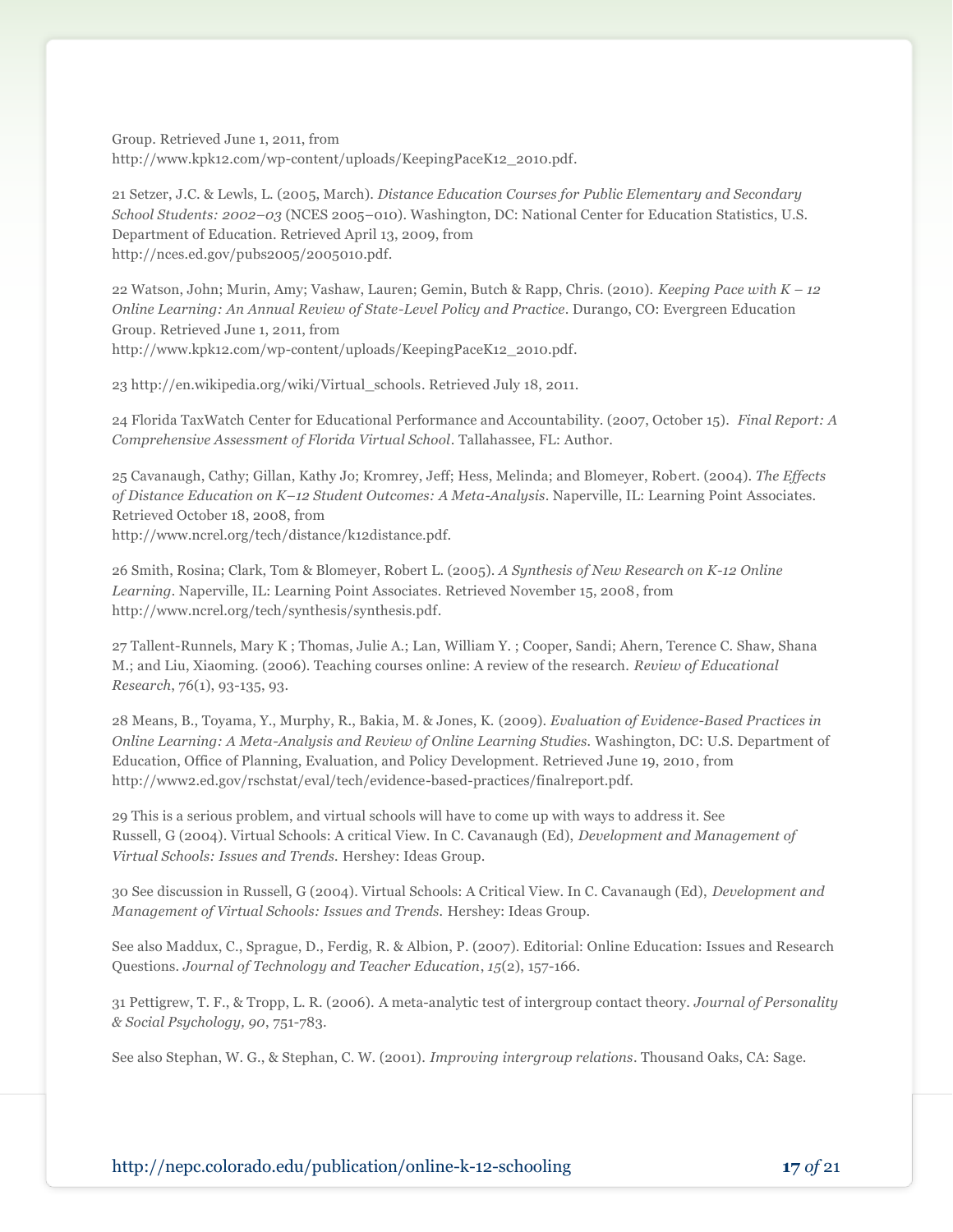32 Muller, E. (2010). *Virtual K-12 Public School Programs and Students with Disabilities: Issues and Recommendations*. National Association of State Directors of Special Education: Alexandria, Va.

See also Rhim, L. & Kowal, J. (2008). *Demystifying special education in virtual charter schools*. Alexandria, VA: National Association of State Directors of Special Education.

33 See, e.g., the web content by K12, Inc, retrieved July 8, 2011, from http://www.k12.com/facts-about-k12-public-virtual-schools.

34 Anderson, A. H., Augenblick, J., DeCescre, D., & Conrad, N. (2006, October 2). *Costs and Funding of Virtual Schools*. Denver,: Augenblick, Palaich, and Associates, Inc. Retrieved January 30, 2011, from http://www.apaconsulting.net/uploads/reports/9.pdf.

35 Retrieved July 8, 2011, from

http://www.k12.com/facts-about-k12-public-virtual-schools.

36 Thedy, E. G. (2010). *An analysis of the legal, statutory, and governance issues of virtual charter schools*. Doctoral dissertation. Orlando: University of Central Florida, Table 2, 192-194. Retrieved July 8, 2011, from http://etd.fcla.edu/CF/CFE0003244/Thedy\_Elizabeth\_G\_201008\_EdD.pdf.

Individual state experiences illustrate differences. Florida funded two virtual pilot schools in 2003, both operated by national corporations based outside the state. It paid \$4,800 per student, only some \$700 less than the state's standard per-pupil expenditure. In 2004, the Pennsylvania Auditor General audited each of the state's virtual charter schools and lowered the per-pupil reimbursement to \$7,200, about three-quarters of the conventional perpupil expenditure. Also in 2004, the Idaho Legislature funded the Idaho Virtual Academy, a public virtual school run by K12 Inc., at approximately half the per-pupil expenditure of conventional public schools in the state. However, principals for the K12 Inc. corporation have accused the Idaho legislature of deliberately underfunding the Academy due to "...opposition from the establishment." See

Gartner, John. (April 4, 2004). Virtual-school costs under siege. *Wired*. Retrieved February 16, 2009, from http://www.wired.com/politics/law/news/2004/04/62890.

Wisconsin also reimburses virtual charter schools at approximately half the rate of conventional schools.

In Arizona, reimbursement is much higher. The state originally had a cap on the number of virtual charter schools and on the number of students in such schools, but the state removed the cap in return for reducing the funding level to \$5,800, which is 95% of the funding level for conventional charters. The number of virtual charter schools in the state quickly jumped from 7 to 14 (Reed, David E. Personal communication. February 15, 2011). Arizona's governor is currently seeking to reduce funding for virtual charter school students to \$4,900 (or some 84% of conventional charter school funding).

California prohibits companies operating virtual charter schools from profiting from state funds; a statute requires that online charter schools be audited to enforce this law. The required annual audits, however, need to be conducted by qualified auditors approved by the California Controller. See analysis of AB 1950 (2010), retrieved July 8, 2011, from

ftp://leginfo.public.ca.gov/pub/09-10/bill/asm/ab\_1901- 1950/ab\_1950\_cfa\_20100419\_180908\_asm\_comm.html.

#### See also

Watson, J. (2006). *The State of Online Learning in California: A Look at Current K-12 Policies and Practices*. Oakland, CA: University of California College Prep Online. Retrieved July 8, 2011, from http://www.k12hsn.org/files/research/Online\_Learning/SOLC.pdf.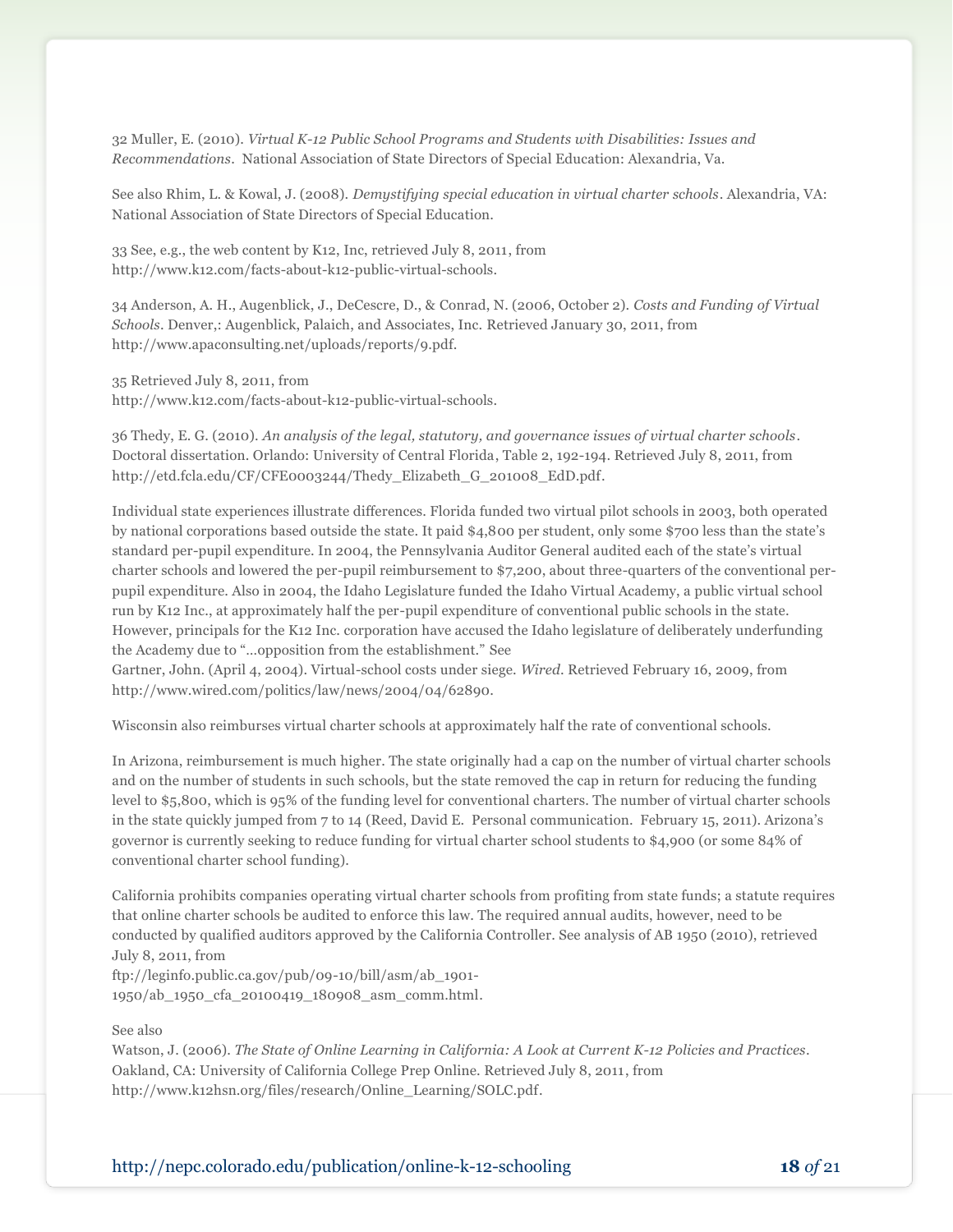The state has the discretion to adjust the allocation based on the results of such audits. See Green, Preston C. and Mead, Julie F. (2004). *Charter Schools and the Law: Chartering New Legal Relationships*. Norwood, MA: Christopher-Gordon Publishers, Inc.

37 Bates, A. W. (1995). *Technology, open learning and distance education*. London: Routledge.

38 Warschauer, M., Knobel, M., Stone, L., 2004. Technology and equity in schooling: deconstructing the digital divide. *Educational Policy*, *18*(4), 562–588.

39 See Welner, K. G. (2001). *Legal rights, local wrongs: When community control collides with educational equity*. Albany, New York: SUNY Press.

40 See Hassell, B. C., & Terrell, M. G. (2004). How can virtual schools be a vibrant part of meeting the choice provisions of the no child left behind act? U.S. Department of Education Secretary's No Child Left Behind Leadership Summit: Increasing Options through e-learning. Washington, DC: Author.

41 See, e.g., these rules for the state of Georgia: http://rules.sos.state.ga.us/docs/505/3/85.pdf. See also VanderArk, T. (2010, Oct. 6). States adding mandatory cert for teaching online. *Getting Smart* (formerly *Ed Reformer*). Retrieved September 11, 2011, from http://gettingsmart.com/news/2010/10/states-adding-mandatory-cert-for-teaching-online/.

42 Trotter, A. (2008, September 10) K12 Inc. scraps India outsourcing. *Education Week*. Retrieved October 18, 2010, from http://www.edweek.org/ew/articles/2008/09/10/03outsource.h28.html.

43 *Johnson v. Burmaster*. Retrieved July 9, 2011, from http://www.wicourts.gov/ca/opinion/DisplayDocument.html?content=html&seqNo=31069.

44 Doyle signs virtual charter school legislation (2008, April 7). Wisconsin Education Association Council. Retrieved September 11, 2011, from http://www.weac.org/news\_and\_publications/at\_the\_capitol/archives/2007-2008/bill\_sign.aspx.

45 South Carolina General Assembly 117th Session, 2007-2008 A26, R48, H3097. Retrieved January 10, 2009, from

http://www.scstatehouse.gov/sess117\_2007-2008/bills/3097.htm.

46 Asmar, Melanie. (2011). Passing on education: North High School students are passing at a higher rate, but at what cost? *Westword, 34*(39), 15-19.

47 Hanauer, A. (2008). Profits and privatization: The Ohio experience. Pp. 35-52 in Dingerson, L., Miner, B., Peterson, B. & Walters, S. *Keeping the promise?: The debate over charter schools*. Milwaukee, WI: Rethinking Schools Ltd.

48 NAAS recently changed its name to the Northwest Accreditation Commission after a negative judgment by the U.S. Patent and Trademark Office. The mission of the NWAC as stated on its web site is to accredit "distance" education, elementary, foreign nation, high, K 12, middle level, post secondary nondegree granting, residential, special purpose, supplementary education, and travel education schools." Retrieved September 11, 2011, from http://www.northwestaccreditation.org/.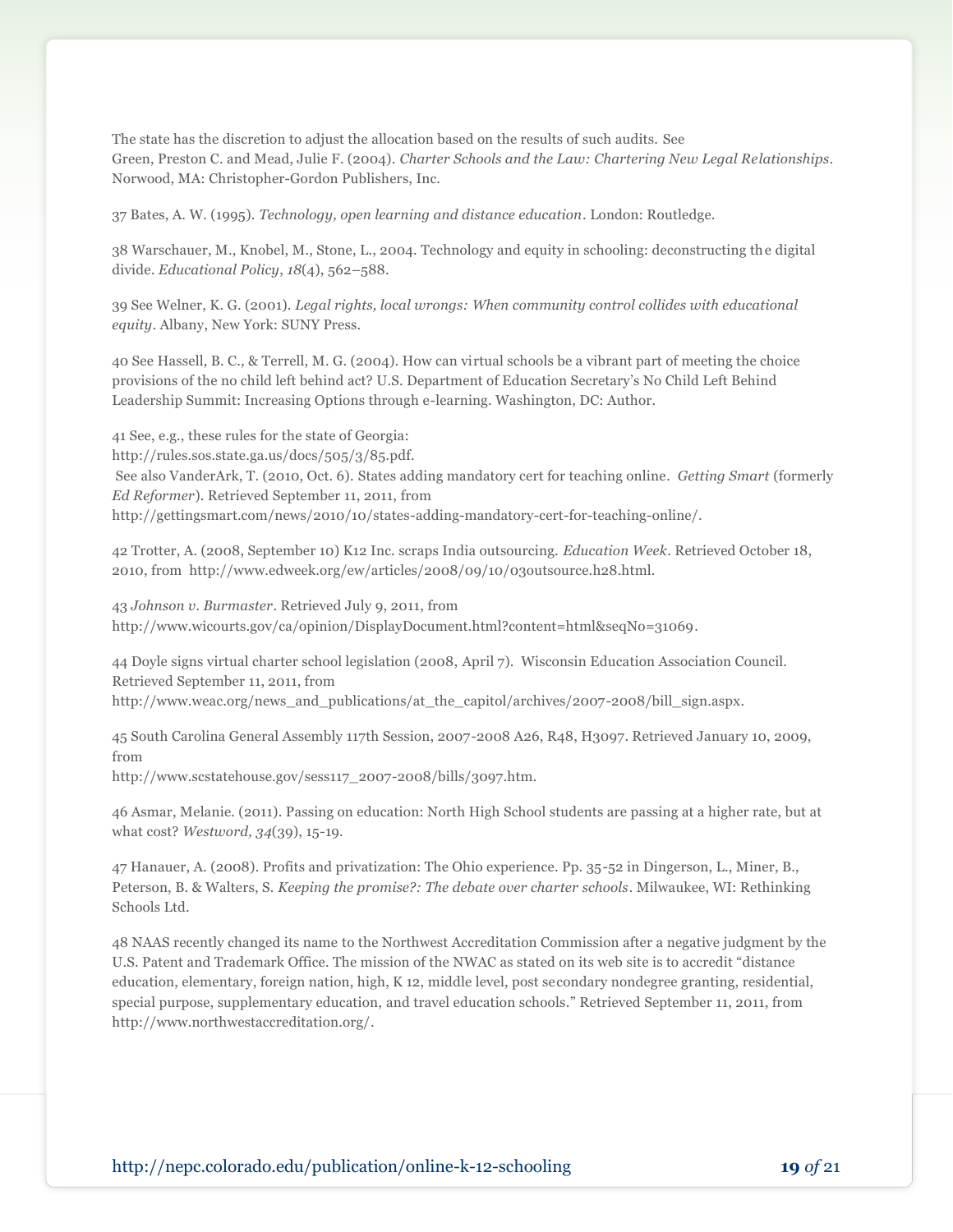49 Recognized Accrediting Organizations as of July 2008 (2008). Council for Higher Education Accreditation. Retrieved February 12, 2009, from

http://www.chea.org/pdf/CHEA\_USDE\_AllAccred.pdf.

50 Unrecognized, fake and dubious online college accrediting agencies (2009, Feb. 13). Diploma Mill Police, *GetEducated.com*. Retrieved June 1, 2011, from

http://www.geteducated.com/diploma-mills-police/college-degree-mills/204-fake-agencies-for-collegeaccreditation.

51 Rose, Lowell C. & Gallup, Alec M. (2007). The 39th Annual Phi Delta Kappa/Gallup Poll of the Public's Attitudes Toward the Public Schools. *Phi Delta Kappan*, *89*(1), 33-45.

52 Postal, L. (2011, June 27). Gov. Rick Scott signs education choice bills. *Orlando Sentinel*. Retrieved July 9, 2011, from

http://articles.orlandosentinel.com/2011-06-27/features/os-education-bill-signing-rick-scott-20110627\_1\_charter-schools-school-vouchers-tuition-vouchers.

53 *Wall Street Journal*. (2011, September 15). Pearson acquires Connections Education. Retrieved September 20, 2011 from http://online.wsj.com/article/BT-CO-20110915-708357.html.

54 Fernandes, D. (2011). Some see inequity in Virginia "virtual school": Online education companies in Virginia are encouraged to partner with poor counties to boost profits. *The Virginian-Pilot*. Retrieved July 1, 2011, from http://www.roanoke.com/news/roanoke/wb/277743.

55 U.S. Census Bureau (2000). Table DP-1. Profile of General Demographic Characteristics: 2000, Geographic Area: Branson Town, Colorado. *Census 2000*. Retrieved September 11, 2011, from http://censtats.census.gov/data/CO/1600808345.pdf .

56 Dillon, S. (2005, Feb. 9). Tiny district finds bonanza of pupils and funds online. *The New York Times*. Retrieved April 9, 2009, from

http://www.nytimes.com/2005/02/09/education/09online.html.

57 Brown, J. (2006, December 11). Auditor blasts online schools. *Denver Post*. Retrieved July 9, 2011, from http://www.denverpost.com/election/ci\_4819597.

58 Brown, J. (2006, December 11). Auditor blasts online schools. *Denver Post*. Retrieved July 9, 2011, from http://www.denverpost.com/election/ci\_4819597.

59 See Miron, G., & Urschel, J.L. (2010). *Profiles of nonprofit education management organizations: 2009-2010*. Boulder, CO: National Education Policy Center. Retrieved May 28, 2011, from http://nepc.colorado.edu/publication/EMO-NP-09-10.

60 Bennett resigned his position on the board of K12 Inc. in 2005 after having made some controversial remarks about abortion and African Americans on his radio program, although he continues to hold stock in the company, which became publicly traded on the New York Stock Exchange in December 2007 (symbol = LRN). See Shin, Annys. (2005, October 4). Bennett quits K12 board after remarks. *Washington Post*, D04.

LRN debuted on the NYSE at \$25/share and was trading at \$15/share when the Dow Jones Industrial Average had lost more than 50% of its value in March 2009. As of July 9, 2011, it was trading at \$34.87/share.

61 Forbes.com (undated). Ronald J. Packard profile. Retrieved July 9, 2011, from http://people.forbes.com/profile/ronald-j-packard/46766.